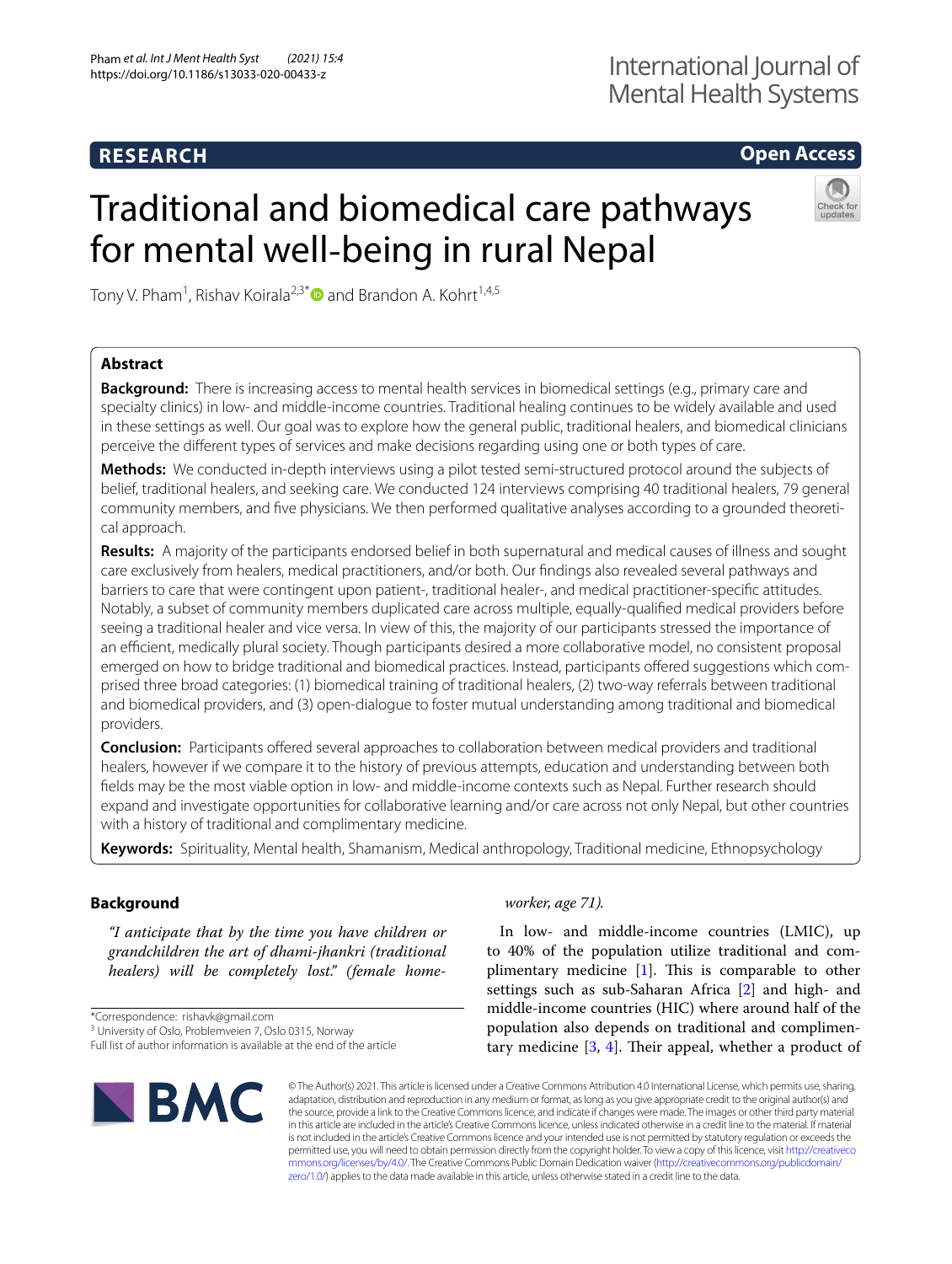community standing [\[5](#page-14-2)] or psychosocial intervention [\[6](#page-14-3), [7\]](#page-14-4), ofers a partial, but compelling answer to the mental health treatment gap in LMICs, wherein western treatments and explanations can run counter to local notions of wellness [\[8](#page-14-5), [9\]](#page-14-6) and 75% to 90% of the mentally ill forego treatment  $[10, 11]$  $[10, 11]$  $[10, 11]$  $[10, 11]$ . Thus, the 2013–2020 World Health Organization (WHO) Mental Health Action Plan recommended government health programs include traditional and faith healers as treatment resources [\[12\]](#page-14-9). Since then, non-governmental organization (NGO) and government services have deployed traditional healers as non-specialists in manualized, low-intensity therapies or referral agents to such [\[13](#page-14-10)[–15\]](#page-14-11), otherwise known as task-shifting [[16\]](#page-14-12).

Against the backdrop of widespread use of traditional healing in LMICs, there is growing availability of mental health services in biomedical health services (e.g., primary care and specialty clinics). Over the past decade there has also been large scale proliferation of national mental health plans such as the Mental Health Gap Action Programme (mhGAP), a WHO plan to train and assess non-specialist providers and lay individuals to provide Western psychological interventions in more than 90 LMICs  $[17]$  $[17]$ . This raises the question of how traditional healers are involved in these efforts and what the future will hold for traditional healing in the treatment of mental illness. While task shifting presents an exciting opportunity to reduce the mental health treatment gap, folding indigenous healing methods into biomedicine presupposes the latter's universal beneft over the former. For instance, consider how many evidence-based mental health treatments are based on data from populations which are predominantly western and biomedically educated [\[18](#page-14-14)]. Based on this premise, one could argue that conventional psychotherapy is no less an ethnocentric artifact than traditional healing. This may also explain why mental health interventions provided by non-local providers can lead to negative outcomes, wrong diagnoses, poor rapport, and reluctant followup [\[19](#page-14-15)[–21\]](#page-14-16), or why indiscriminate application of even culturally adapted psychotherapy can awaken or exacerbate distress [[14,](#page-14-17) [22\]](#page-14-18) or magnify confict between dual systems of care [\[23](#page-14-19)[–26](#page-14-20)].

Understanding the relationship between biomedical and traditional healing requires research on the intersection of these practices at a community level. Recent research in continents such as Africa and Asia has illuminated varying reasons for the traditional healer's ongoing appeal over biomedicine [\[27](#page-14-21)]. For example, research has distinguished traditional healing in terms of its relative accessibility [[28\]](#page-14-22), exceptional prowess at treating certain quality of life issues [[29\]](#page-14-23), and overlap with sociopolitical, cultural, and historical context [\[30\]](#page-14-24). In light of these fndings, we must redefne our notions of cultural inclusion if we aim to fully capture the traditional healer's benefts on mental well-being, especially within settings such as LMICs where communities have long depended on indigenous healing practices [\[14,](#page-14-17) [22](#page-14-18)].

Before we delve into the traditional healer's signifcance, we must frst defne the concept of a traditional healer. Per Nortje et al. (2016), traditional healers are "healers who explicitly appeal to spiritual, magical, or religious explanations for disease and distress" [\[6](#page-14-3)]. Based on this defnition, a traditional healer would not include practices where we have seen a gradual shift from a classical towards a more biomedical conception of disease causation and treatment (e.g. Ayurveda, Traditional Chinese Medicine) [\[31,](#page-14-25) [32](#page-14-26)]. Several articles have reviewed the literature using this concept of the traditional healer. For example, one commentary reviewed the varying approaches to collaboration between traditional healers and medical providers. They found an overall lack of large-scale collaboration within LMICs when compared to HICs [[27](#page-14-21)]. Further on this subject, one systematic review focused in on the state of collaboration between traditional healers and medical providers within LMICs. Their search yielded 13 publications from Africa and only one from Asia [[33](#page-14-27)]. Despite widespread use of traditional healing systems such as Ayurveda and Traditional Chinese Medicine within Asia's biomedical system [[1,](#page-13-0) [6](#page-14-3), [7](#page-14-4), [34\]](#page-14-28), have we neglected to incorporate the potential benefts of the more classical traditional healer?

Nepal exemplifes an Asian setting with proliferation of biomedical mental health services [[35,](#page-14-29) [36\]](#page-14-30) and a continued robust traditional healing landscape. Unfortunately, a vast majority of the research on traditional healing transpired between the 1970s and '80 s, the same time as when Nepal frst opened its borders to foreign research [[34\]](#page-14-28). To address the current gap in knowledge about how members of the public view these two systems and navigate them for care, we made it our research objective to better understand (1) preferences for treatment systems and (2) how future health policies can optimize community beneft of these systems with potentially parallel, complimentary, and conficting approaches.

## **Methods**

## **Overview**

In quickly developing regions such southeastern Nepal, biomedical approaches have reportedly outpaced many traditional conventions  $[37-39]$  $[37-39]$ . In this study, we reexamine and recontextualize this view from a public health perspective using semi-structured in-depth interview protocols and current theories on qualitative data analysis. We investigate what factors drive patients to see traditional healers, what, if any, impact this may have on peripheral biomedical systems, and ultimately whether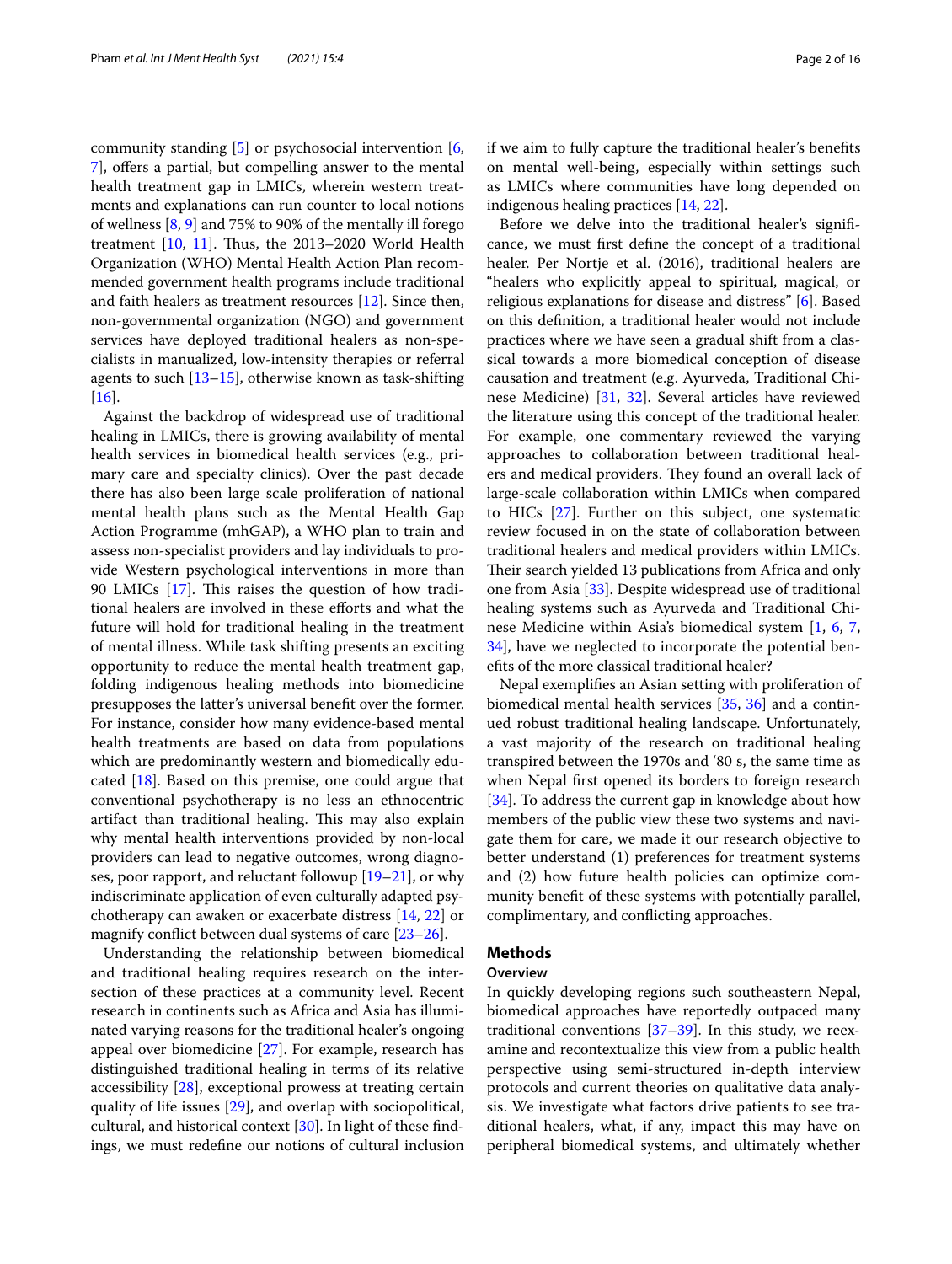traditional healers can scale up mental healthcare within modern day Nepal. We present our study design, analysis, and fndings according to the Consolidated Criteria for Reporting Qualitative Research (COREQ) [[40\]](#page-14-33).

#### **Setting**

Nepal highlights the challenges of understanding the intersection of traditional and biomedical mental health services, raising the question of what the road ahead will be for people in the community who utilize these services. Nepal is considered one of the poorest nations in Asia and is classifed with a "high warning" on Fund for Peace's Fragile States Index [\[41](#page-14-34)]. In the face of various structural and socioeconomic barriers in Nepal, to date local non-governmental organization (NGO), governmental, and public health efforts have struggled to bridge the treatment gap in Nepal's mental healthcare system. In the frst barrier, 83% of Nepal's rural residents live in poverty [\[42](#page-14-35)], and second, those in need of healthcare lack any insurance and must bear the entirety of their medical expenses [[43\]](#page-14-36). As a result, ill and impoverished patients must not only pay for but also make sense of their illness before triaging its relative worth in time and money. For individuals who view mental illness in non-biomedical or stigmatized terms, many will never seek treatment [[44](#page-14-37)].

In the aftermath of the 2015 earthquake of 7.8 magnitude, many high profle mental health projects emerged within rural Nepal only to witness a discrepancy between supply and demand [[36\]](#page-14-30). For example, in 2008 the WHO initiated mhGAP in Nepal [\[45](#page-14-38)], and between 2012 and 2019, the UK Aid Direct and Department for International Development sponsored the Programme for Improving Mental Healthcare (PRIME), a project which scaled up mental health services by integrating it with primary care. Unfortunately, integration proved difficult and later analyses of both mhGAP and PRIME revealed that local understandings of mental illness and high levels of stigma precluded community awareness, demand, and access to basic mental health services [[46,](#page-15-0) [47](#page-15-1)].

These factors together have made Nepal a cultural hotspot for investigating and chronicling indigenous healing methods which may have long serviced mental we[ll-being across Nepal. However, as with the broader research across Asia, Africa, and the rest of the world, most research took place over two decades ago [\[34](#page-14-28)]. Since then qualitative standards have improved their scientifc openness, rigor, and reproducibility [[48,](#page-15-2) [49\]](#page-15-3) given increasing scrutiny  $[50-53]$  $[50-53]$ . Thus if we are to evolve our current literature base, we must frst reinvestigate its foundations using today's methodologies.

Our project focused on three rural village development committees (VDC) within one province of southeastern Nepal. For reasons of agreed anonymity, we withhold the

specifc names of our chosen worksites from publication. Nationally, we partnered with a local NGO, Transcultural Psychosocial Organization (TPO) Nepal. Locally, we collaborated with TPO Nepal's satellite offices, village elders, and leaders who provided cultural advice and interpretation, facilitated and identifed key-informants, and encouraged trust and respect between the research team and our chosen communities.

## **Data collection**

Between August and October 2019, we lived alongside and selected participants using purposive and snowball sampling. In comparison to more rigid sampling patterns, we relied on village elder advice and iterative participant referrals to better capture patients who would represent the region's wide demographic variety. We conducted semi-structured in-depth interviews within a pre-selected location and performed all interviews within an area which respected privacy and the lack of environmental intrusion. We primarily relied on a Nepali interpreter (DL) and a mental health glossary compiled by TPO Nepal to ensure systematic translation between English and Nepali [\(https://bit.ly/2IQgY2X](https://bit.ly/2IQgY2X)). RK, a Nepal-based psychiatrist, sat in periodically to offer feedback on translation. We kept interviews to an hour out of respect for the working lives of our participants, many of whom worked throughout the day as farmers or laborers. Per the suggestion of TPO Nepal, we compensated each participant a small amount of cash and household goods. TPO Nepal estimated this amount based off their strong history working in the field. They rationalized that a small amount of cash and household goods would serve as a sign of respect without coercing individuals into participating.

We also offered all participants a consent form before participating and included only those who consented in both verbal and written form. Although we did not catalog exactly which and how many participants declined to participate, we did note a few general observations. First, only a handful of participants from each village declined to participate, most frequently because they expressed being pre-occupied. In light of the negative media surrounding traditional healers, one community member and one drug retailer ("medical") declined to interview for fear that we would cast them in a negative light. Two others declined to interview after expressing their lack of expertise on our research topics. One community member agreed to interview but declined to be audio recorded. All physicians agreed to interview but declined to be audio recorded.

TVP (male, American, Vietnamese ethnicity, MD psychiatrist, MscGH researcher) conducted semi-structured interviews using a pilot tested protocol which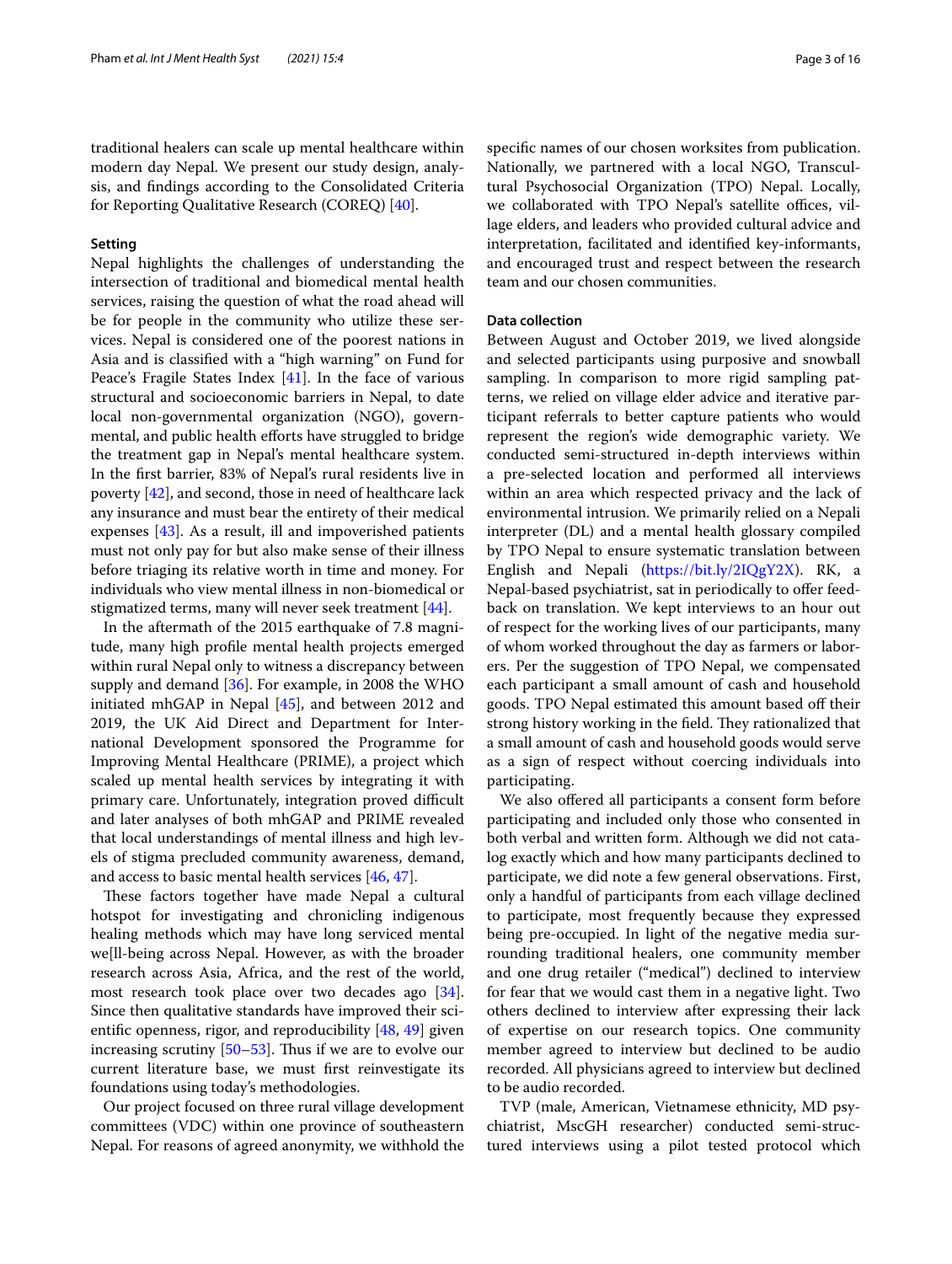focused on the traditional healing landscape, patient illness narratives, and pathways to care [\[54\]](#page-15-6). During feld work, participants came to view TVP primarily as a foreign researcher. We relied on our pilot tested protocol as refection upon other tools, even those previously adapted for Nepal, revealed several areas for incompatibility. For instance, Craig and colleagues (2010) piloted the McGill Illness Narrative Inventory (MINI) within the Mustang district of Nepal and noted, "interviews that elicited the most nuanced narratives were the ones in which interviewers did the least amount of talking, and in which specifc questions were put into dialogue with the interviewees' responses to initial prompts in each section of the template, rather than those interviews that proceeded in a more methodical, checklist-like fashion" [[55\]](#page-15-7). Similarly, we found the Barriers and Access to Care (BACE) scale somewhat rigid and lacking in terms of the tacit community biases relevant to our study [\[56](#page-15-8)]. Nevertheless, our fnalized, semi-structured protocol drew inspiration from key, pertinent questions from both the MINI and BACE.

To promote conversational fuidity, TVP employed the piloted protocol less as a structured guide and more as a repository of questions. For example, after orienting the participant to our study, he allowed them to guide the interview as they saw ft. During moments which allowed for redirection, TVP focused on a select number of broad, key questions to anchor the participant within the scope of our study. He improvised follow-up questions based on context and the collection of questions pre-piloted by the interview protocol. A few representative questions included, "If you went to see a helper or healer of any kind, tell us about your visit and what happened afterwards;" "According to you, what caused your [patient's own term for illness]?;" "What made that treatment work well?;" "Did you face difficulties affording care under the healer/medical practitioner?;" and "Did you face difficulties traveling to see the healer/medical provider?" We permitted participants to converse widely about not only themselves but others as well. We interviewed all participants at least once but more often several times. This helped us to develop rapport and increase the richness and time points of participant responses.

We completed same-day transcriptions and stored documents via encrypted cloud storage. To ensure the accuracy of our translations, RK cross-checked each of the audio fles and transcripts for translational accuracy. We later performed qualitative analyses according to a grounded theoretical approach under the Straussian school of thought [\[57](#page-15-9)]. Two coders (TVP and DL) independently and manually reviewed, coded, and memoed each interview. As they coded the data they then added newly emerging codes to an iterative codebook. They completed the codebook upon reaching theoretical saturation, that is the point when no new codes emerged. Afterwards, TVP and DL outputted their coded data, and we as a team compared and contrasted their analyses while ensuring consistency between their analyses and the original data. We collaborated on how emerging codes ft within larger categories and themes and generated thematic concept maps. Overall, employing TVP and DL from data collection to analysis helped to ensure consistency from beginning to end. We cross-checked our manual analyses against in-depth computer-assisted qualitative data analysis (QualCoder Version 1.9) and key village leaders [\[58](#page-15-10)].

## **Results**

## **Demographics**

We conducted 124 in-depth interviews comprising 40 traditional healers, 79 other community members, and fve physicians (Table [1\)](#page-4-0). Traditional healer types included 33 *dhami*-*jhankri* (amalgam term for two separate traditional healer types), one *lama* (Buddhist monk and healer), and six *mata* (female healer). The mean age of traditional healers was 62 years (SD 13.0). 33 healers ( $n = 33$ ; 82.5%) were male gender, 36 identifed as Hindu (90.0%), 34 (85.0%) had no formal education, and 34 (47.5%) were from high caste Brahman groups. Among the 79 community-members, the mean age was 42.6 years (SD 20.2). 63 community members (79.8%) were female gender; 69 (87.3%) identifed as Hindu; 61 (64.6%) had no formal education; and 38 (48.1%) were from high caste Brahman (priest caste) groups.

## **Overview of care pathways**

Based on the qualitative analysis, we generated a visualization on care pathways (Fig. [1](#page-5-0)). Each component of the care pathway is described below. The frequencies of themes and sub-themes by respondent type are provided in Table [2](#page-6-0). For brevity and comprehensibility, we refer to traditional healers as "healers," medical professionals of any background as "clinicians," and patients of either healers or clinicians as "patients" [[54\]](#page-15-6).

## **Explanatory Models for Mental Illness: Scientifc and Magico‑religious beliefs**

Community members who presented to healers focused on everyday chronic-remitting frustrations with either medical or magico-religious explanatory frameworks (magico religious referring to "beliefs prevalent in a particular culture concerning various supernatural infuences operating in the environment" [[59](#page-15-11)]. Community member complaints could bely a complex depth of emotional, socioeconomic, and environmental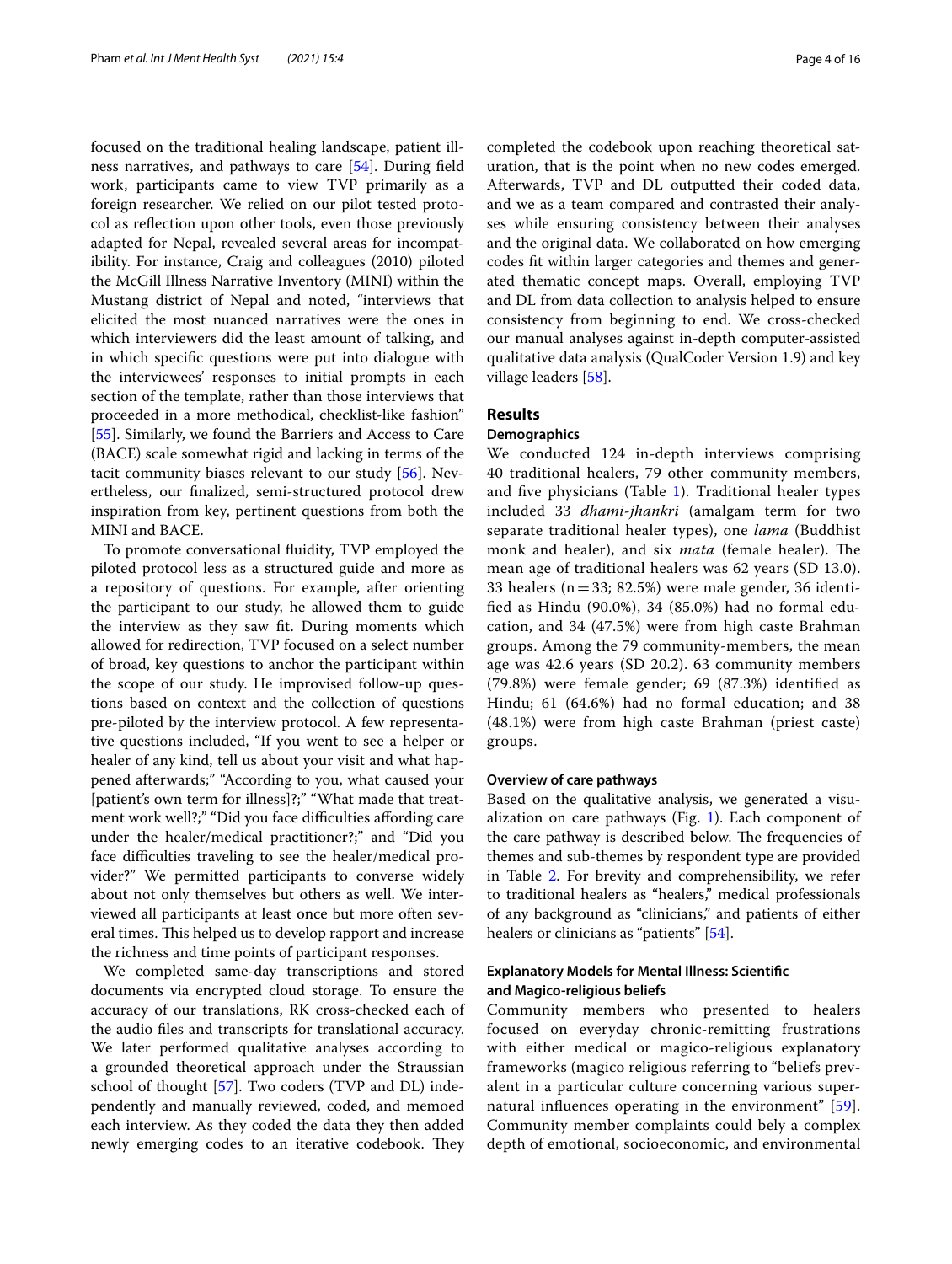|                                        | <b>General Community</b><br>$(n=79)$ | <b>Traditional Healers</b><br>$(n=40)$ | Physicians ( $n = 5$ ) | Total ( $n = 124$ ) |
|----------------------------------------|--------------------------------------|----------------------------------------|------------------------|---------------------|
| Mean age year (SD)                     | 42.6 (15.8)                          | 61.8 (13.0)                            | 36.8 (2.9)             | 48.6 (17.2)         |
| Gender (% male)                        | 20.2                                 | 26.6                                   | 100.0                  | 50.8                |
| Religion (%)                           |                                      |                                        |                        |                     |
| Hindu                                  | 69 (87.3)                            | 34 (85.0)                              | 5(100.0)               | 108 (87.1)          |
| <b>Buddhist</b>                        | 7(8.9)                               | 6(15.0)                                | 0                      | 13 (10.5)           |
| Christian                              | 3(3.8)                               | 0                                      | 0                      | 3(2.4)              |
| Caste (%)                              |                                      |                                        |                        |                     |
| Low castes                             | 10(8.1)                              | 8(20.0)                                | $\mathsf{O}\xspace$    | 18 (14.5)           |
| High castes                            | 38 (48.1)                            | 19 (47.5)                              | 5(100.)                | 62 (50.0)           |
| Newar                                  | 0                                    | 1(2.5)                                 | 0                      | 1(0.8)              |
| Kirati                                 | 9(11.4)                              | 4(10.0)                                | 0                      | 13(13.1)            |
| Indigenous Middle Hills                | 4(3.2)                               | 3(7.5)                                 | 0                      | $\circ$             |
| Indigenous Tarai                       | 17(21.5)                             | 5(12.5)                                | 0                      | $\mathbf 0$         |
| Birthplace (%)                         |                                      |                                        |                        |                     |
| Eastern Middle Hills                   | 23 (29.1)                            | 17 (42.5)                              | 0                      | 40 (32.3)           |
| Eastern Tarai                          | 47 (59.5)                            | 18 (45.0)                              | 2(40.0)                | 67 (54.0)           |
| Eastern Himalaya                       | 1(1.3)                               | 1(2.5)                                 | $\mathsf{O}\xspace$    | 2(1.6)              |
| Central Middle Hills                   | $\mathsf{O}\xspace$                  | 1(2.5)                                 | 0                      | 1(0.8)              |
| Kathmandu                              | 2(2.5)                               | $\mathsf{O}\xspace$                    | 3(60.0)                | 5(4.0)              |
| Bhutan                                 | 1(1.3)                               | $\mathbf 0$                            | 0                      | 1(0.8)              |
| Hong Kong                              | $\circ$                              | 1(2.5)                                 | 0                      | $\mathbf 0$         |
| India                                  | 4(3.2)                               | $\mathbf 0$                            | 0                      | $\mathbf 0$         |
| Traditional healer category (%)        |                                      |                                        |                        |                     |
| Dhami-jhankri                          | $\mathsf{O}\xspace$                  | 33 (82.5)                              | 0                      | 33 (26.6)           |
| Lama                                   | 0                                    | 1(2.5)                                 | 0                      | 1(0.8)              |
| Mata                                   | $\mathbf 0$                          | 6(15.0)                                | 0                      | 6(4.8)              |
| Occupation (%)                         |                                      |                                        |                        |                     |
| Farmer                                 | 21(26.6)                             | 19 (47.5)                              | 0                      | 40 (32.3)           |
| Blacksmith                             | $\mathsf{O}\xspace$                  | 1(2.5)                                 | 0                      | 1(0.8)              |
| Driver                                 | 1(1.3)                               | $\overline{0}$                         | 0                      | 1(0.8)              |
| Housewife                              | 41 (51.9)                            | 4(3.2)                                 | 0                      | 44(3.2)             |
| Female community health volun-<br>teer | 1(1.3)                               | 0                                      | 0                      | 1(0.8)              |
| Caretaker                              | 1(1.3)                               | 0                                      | 0                      | 1(0.8)              |
| Military                               | 1(1.3)                               | $\mathbf 0$                            | $\mathbf 0$            | 1(0.8)              |
| Mechanic                               | 2(2.5)                               | $\mathsf{O}\xspace$                    | 0                      | 2(2.0)              |
| None                                   | 2(2.5)                               | 0                                      | $\mathbf 0$            | 2(2.0)              |
| Physician                              | $\mathsf{O}\xspace$                  | 0                                      | 5(100.0)               | 5(4.0)              |
| Education (%)                          |                                      |                                        |                        |                     |
| None                                   | 51 (64.6)                            | 34 (85.0)                              | 0                      | 85 (65.9)           |
| Some Primary School                    | 15 (19.0)                            | 5(12.5)                                | 0                      | 20(16.1)            |
| Primary School                         | 8(10.1)                              | 1(2.5)                                 | 0                      | 9(7.3)              |
| Bachelors                              | 5(6.3)                               | 0                                      | 0                      | 5(4.0)              |
| Masters and Above                      | 0                                    | 0                                      | 5(100.0)               | 5(4.0)              |

## <span id="page-4-0"></span>**Table 1 Demographic Characteristics of 124 Participants Interviewed in Three Southeastern Village Development Committees of Nepal Between August and October 2019**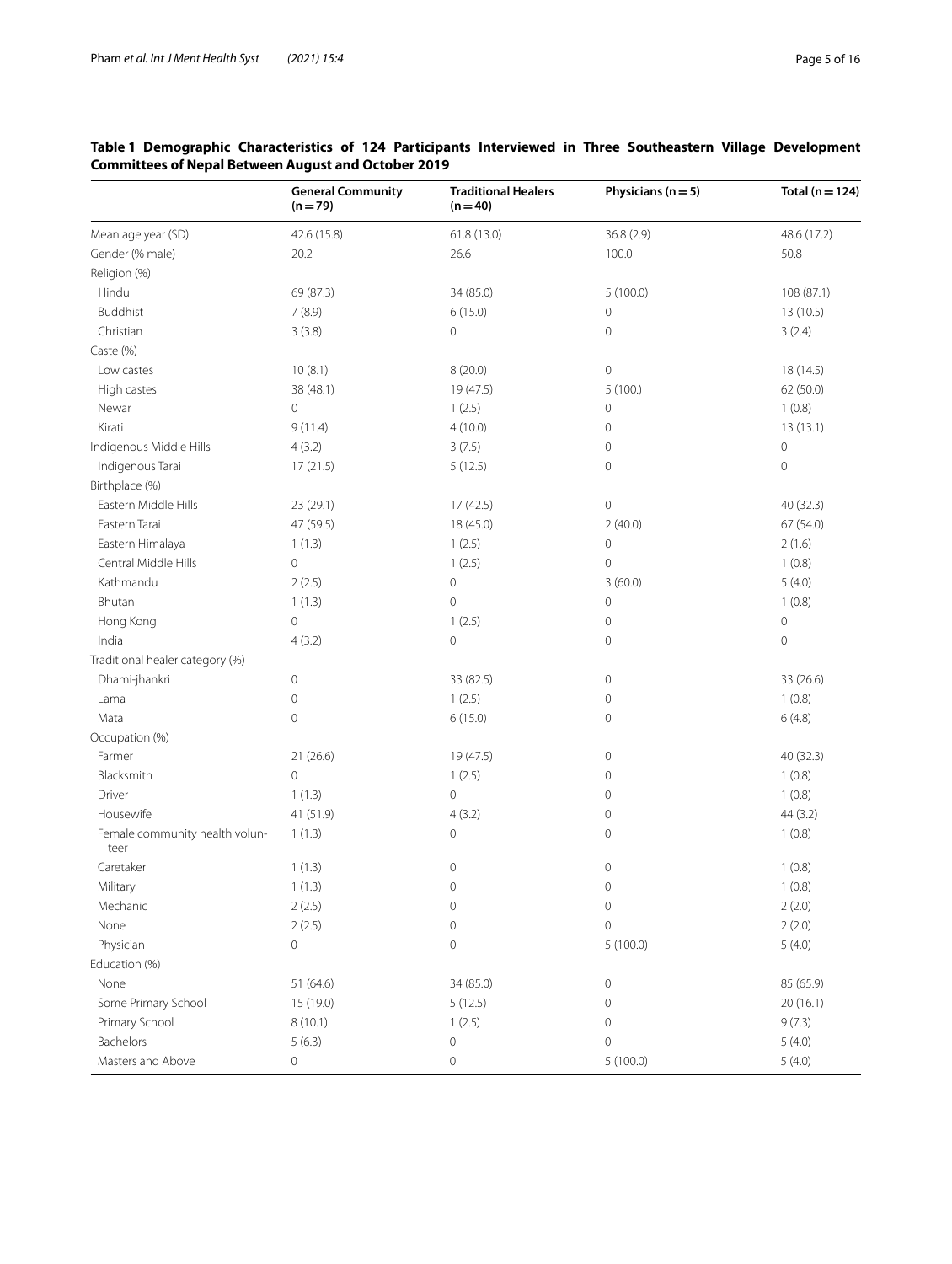Pham *et al. Int J Ment Health Syst (2021) 15:4* Page 6 of 16



<span id="page-5-0"></span>duress, however, few voiced their frustrations in direct relation to mental illness. Rather, community members focused on sickness, unfulflled medical expectations, and supernatural discord using terms such as *paagal* (generic, stigmatizing term for madness and related constructs), problems or difficulties in the *man* ('heartmind', a non-strigmatizing term which can loosely refer to emotions and memory processes conceptualized to emanate from the location around the heart), problems or difculties in the *dimaag* ('brain-mind', term for cognitive and social behavioral control processes associated with the physical brain; considered a stigmatizing term when referring to a brain-mind disorder, e.g., *dimaag bigrieko*, 'broken brain-mind'), and problems related to the *saato* or *atma* (non-stigmatizing terms for the 'soul' tied to various emotional and physical states) [[55\]](#page-15-7). However, the opportunities to employ less stigmatizing phrasing, e.g. in terms of the *man* or *saato/atma* tended to arise in relation to healers moreso than clinicians (see Additional fle [1:](#page-13-2) S1, Quote #1). The majority of participants adhered to both medical and magico-religious care seeking behavior ( $n=78$ ;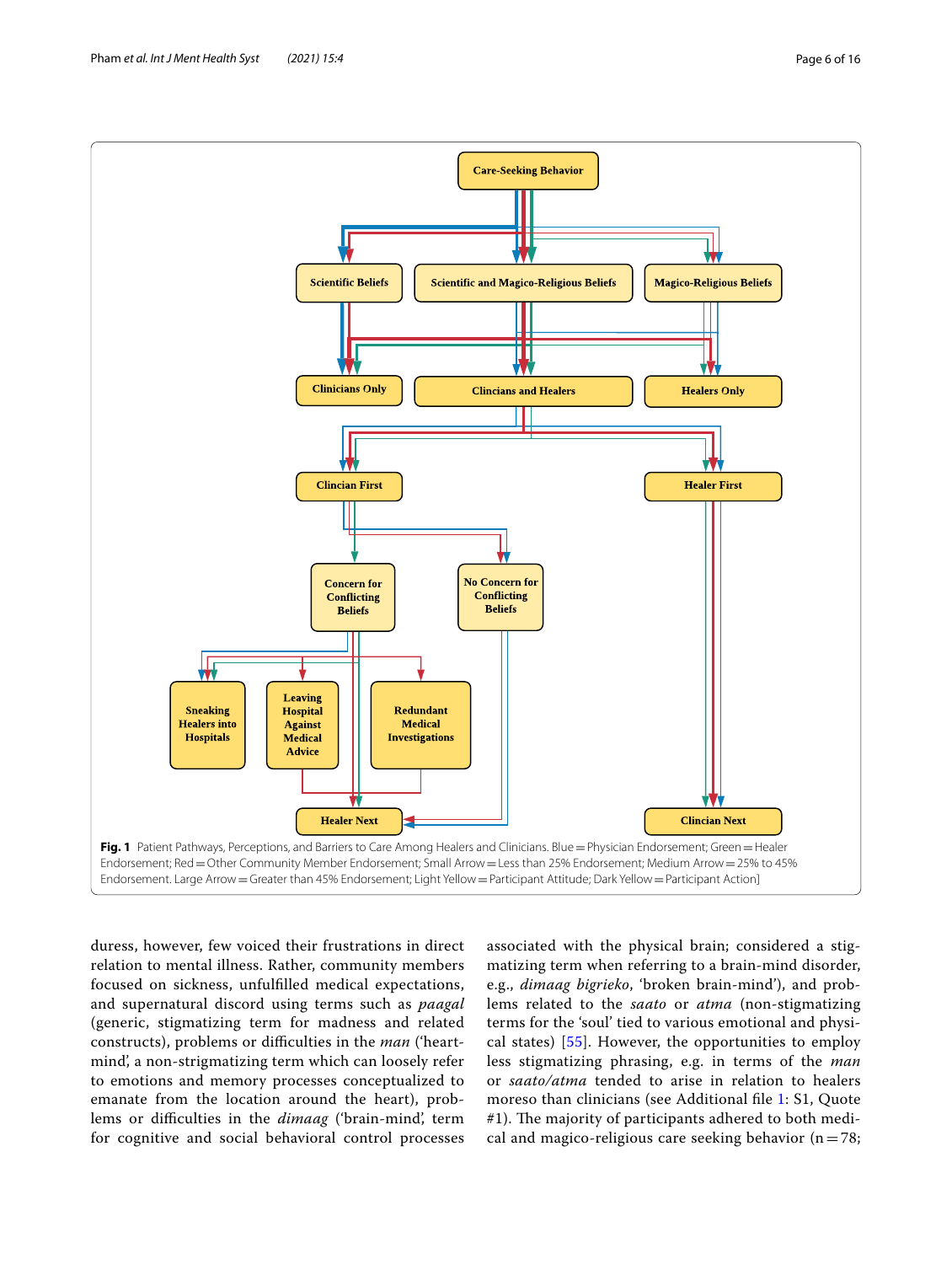# <span id="page-6-0"></span>**Table 2 Frequencies and percentages of themes across all participant types**

|                                                                | <b>Endorsing Participants</b>    |                         |                     |           |
|----------------------------------------------------------------|----------------------------------|-------------------------|---------------------|-----------|
|                                                                | <b>Traditional Healer</b><br>(%) | Community<br>Member (%) | Physician (%)       | Total (%) |
| Personal explanatory models for disease                        |                                  |                         |                     |           |
| 1. Supernatural and scientific beliefs                         | 36 (90)                          | 40 (50.6)               | 2(40.0)             | 78 (62.9) |
| 1a. Self-contradicting belief narratives                       | 7(17.5)                          | 21(26.6)                | $\mathbf 0$         | 28 (22.6) |
| 2. Science alone                                               | 0                                | 26 (32.9)               | 5(100.0)            | 31(13.7)  |
| 3. Supernatural alone                                          | 1(2.5)                           | 2(1.6)                  | 1(20.0)             | 4(3.2)    |
| Perceptions of traditional healers                             |                                  |                         |                     |           |
| 1. Origin stories for supernatural relationships and abilities | 21(52.5)                         | 15 (19.0)               | $\circ$             | 36 (29.0) |
| 1a. No fear or difficulty versus mental illness                | 1(2.5)                           | 6(7.6)                  | $\mathbf 0$         | 7(5.7)    |
| 2. Healer-induced feelings of peace and satisfaction           | 6(15.0)                          | 21(26.6)                | 2(40.0)             | 29 (23.4) |
| 2a. Resultant desire to re-enter everyday life                 | 5(12.5)                          | 12(15.2)                | 2(40.0)             | 18(14.5)  |
| 3. Patients prefer one healer based on healer-factors          | 3(7.5)                           | 16(20.3)                | $\mathbf 0$         | 19 (15.3) |
| 3a. Healer as community member                                 | 21(52.5)                         | 52 (65.8)               | $\mathbf 0$         | 73 (58.9) |
| 3b. Healer as figurative or literal family                     | 4(10.0)                          | 12(15.2)                | $\mathbf 0$         | 16(12.9)  |
| 3c. Sensitivity to local socioeconomic issues                  | 10(25.0)                         | 45 (57.0)               | $\mathbf 0$         | 55 (44.4) |
| 3d. Non-discriminatory                                         | 20(50.0)                         | 33 (41.8)               | $\mathbf 0$         | 53 (42.7) |
| 3e. Offers skills as a social service                          | 14 (35.0)                        | 36 (45.6)               | $\mathbf 0$         | 50 (40.0) |
|                                                                | 16(15.0)                         |                         | $\mathbf 0$         |           |
| 3e1. Realistic and familiar payment scheme                     |                                  | 29 (72.5)               |                     | 35 (28.2) |
| 3e2. Avoids growing wave of healer corruption                  | 13(32.5)                         | 26(29.1)                | 3(60.0)             | 36 (29.0) |
| 3e3. Emotional availability                                    | 1(2.5)                           | 11(13.9)                | $\mathbf 0$         | 12(9.7)   |
| 3e4. Genuine appearance                                        | 0                                | 51 (64.6)               | 8(20.0)             | 59 (47.6) |
| 3e4a. No substance abuse                                       | $\overline{0}$                   | 6(7.6)                  | $\mathbf 0$         | 6(4.8)    |
| 3f. Quick response                                             | 3(7.5)                           | 18 (22.8)               | $\mathbf 0$         | 21(16.9)  |
| 3g. Follow-up care                                             | 6(15.0)                          | 12 (15.2)               | $\mathbf 0$         | 18(14.5)  |
| 3h. Allows for reinvestigation across several healers          | 0                                | 15 (19.0)               | $\mathbf 0$         | 15(12.1)  |
| 3h. Proven mastery over the supernatural                       | 13 (32.5)                        | 29 (36.7)               | 0                   | 42 (33.9) |
| 3h1. Has wide repertoire of mantra                             | 1(2.5)                           | 5(6.3)                  | $\mathbf 0$         | 6(4.8)    |
| 3i. Can instill some but not too much fear                     | 1(2.5)                           | 13(16.5)                | 0                   | 14(11.3)  |
| 3j. Lacks arrogance                                            | 12 (30.0)                        | 41 (51.9)               | 0                   | 53 (42.7) |
| Perceptions of clinicians                                      |                                  |                         |                     |           |
| 1. Well-educated                                               | 24 (60.0)                        | 64 (81.0)               | 1(20.0)             | 89 (71.8) |
| 2. Dedicated to medicine                                       | 9(22.5)                          | 32 (40.5)               | 2(40.0)             | 43 (34.7) |
| 3. Adverse prescription side effects                           | 19 (47.5)                        | 24 (30.4)               | $\circ$             | 43 (34.7) |
| 4. Powerful and fast-acting medicines                          | 11(27.5)                         | 56 (70.9)               | $\mathbf 0$         | 67 (54.0) |
| 5. Financial barriers                                          | 12 (30.0)                        | 32 (40.5)               | $\mathsf{O}\xspace$ | 44 (35.5) |
| 6. Geographic barriers                                         | 7(17.5)                          | 29 (36.7)               | 0                   | 36 (29.0) |
| 7. Patient preference against discriminatory practices         | 5(12.5)                          | 8(10.1)                 | $\mathsf{O}\xspace$ | 14(11.3)  |
| Perceptions of care among healers and clinicians               |                                  |                         |                     |           |
| 1. Healers alone for specific ailments                         | 4(10.0)                          | 33 (41.8)               | 1(20.0)             | 38 (30.6) |
| 1a. Subjective symptomatic improvement                         | 0                                | 19 (24.1)               | $\mathbf 0$         | 19 (15.3) |
| 1b. Minor physical illnesses                                   | 8(20.0)                          | 21(26.6)                | 0                   | 29 (23.4) |
| 1c. Intractable physical illnesses                             | 0                                | 12 (15.2)               | 0                   | 12(9.7)   |
| 1d. Odd behavior                                               | 7(17.5)                          | 15 (19.0)               | 0                   | 22 (17.7) |
| 1e. Madness                                                    | 9(22.5)                          | 5(6.3)                  | $\circ$             | 14(11.3)  |
| 1f. Socio-environmental duress                                 | 5(12.5)                          | 14(17.7)                | $\mathbf 0$         | 19 (15.3) |
| 1fa. Taboo subjects                                            | 2(5.0)                           | 11(13.9)                | $\mathbf 0$         | 13(10.5)  |
| 2. Clinicians alone for specific ailments                      | 11(27.5)                         | 39 (49.4)               | 3(60.0)             | 53 (42.7) |
| 2a. Severe or emergency physical illnesses                     | 20 (50.0)                        | 26 (32.9)               | $\mathsf{O}\xspace$ | 46 (37.1) |
|                                                                |                                  |                         |                     |           |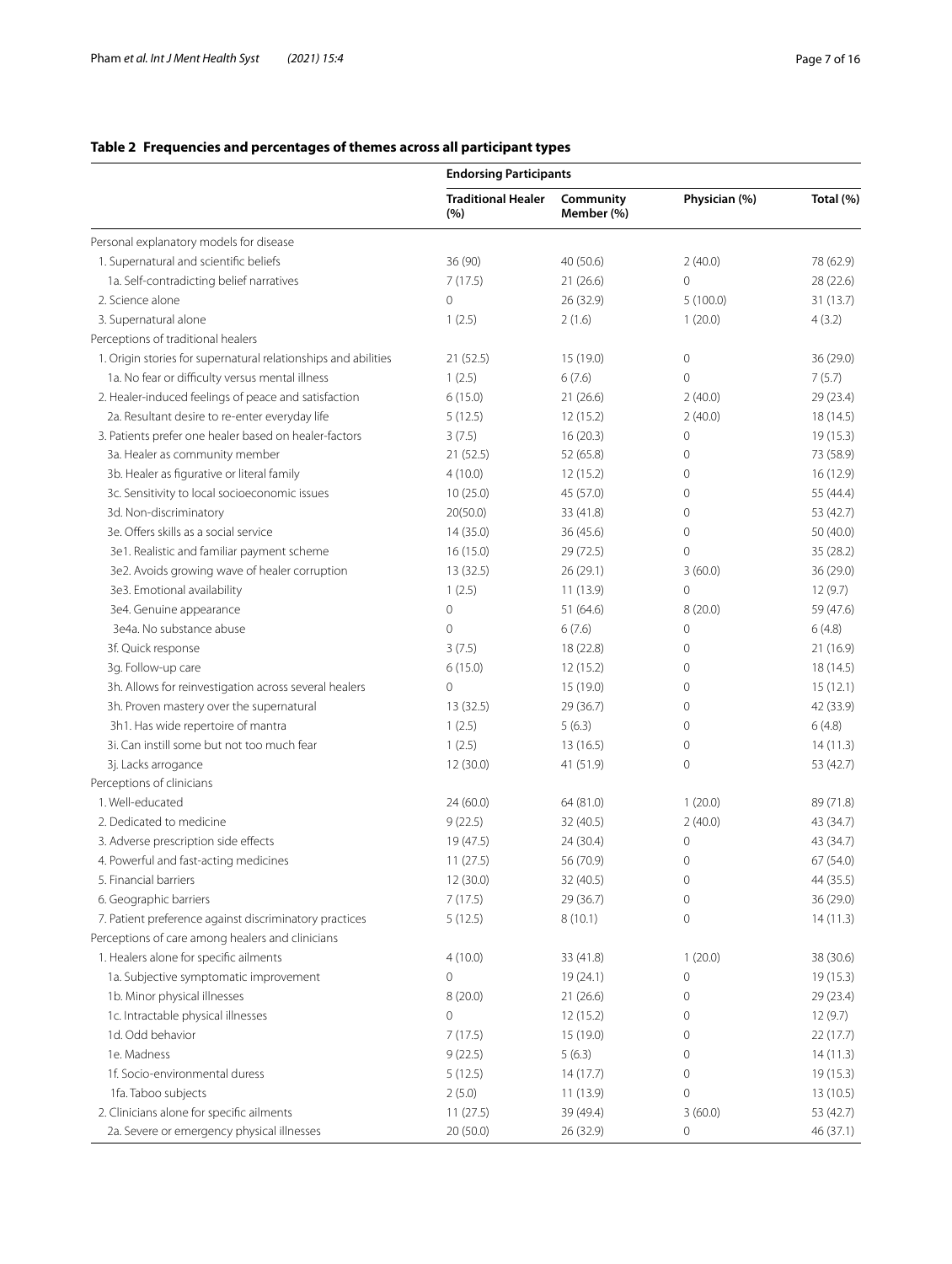## **Table 2 (continued)**

|                                                        | <b>Endorsing Participants</b>    |                         |                |           |
|--------------------------------------------------------|----------------------------------|-------------------------|----------------|-----------|
|                                                        | <b>Traditional Healer</b><br>(%) | Community<br>Member (%) | Physician (%)  | Total (%) |
| 2b. "True" mental illness                              | 11(27.5)                         | 4(5.1)                  | $\overline{0}$ | 15(12.1)  |
| 3. Both healers and clinicians for specific ailments   | 12(30.0)                         | 51(64.6)                | 1(20.0)        | 64 (51.6) |
| 3a. Healers as first-line                              | 9(22.5)                          | 35(44.3)                | 1(20.0)        | 45 (36.3) |
| 3a1. Rule out supernatural issues                      | 4(10.0)                          | 17(21.5)                | $\mathbf 0$    | 21(16.9)  |
| 3a2. Rule out must precede clinician's                 | 1(2.5)                           | 11(13.9)                | $\mathbf 0$    | 12(9.7)   |
| 3b. Clinician as first-line                            | 5(12.5)                          | 35(44.3)                | 1(20.0)        | 41(33.1)  |
| 3b1. Concern for conflicting belief systems            | 4(10.0)                          | 28 (35.4)               | $\mathbf 0$    | 32 (25.8) |
| 3b1a. Resultant unfulfilled expectations               | 1(2.5)                           | 22(27.8)                | 1(20.0)        | 24 (19.4) |
| 3b2. No concern for conflicting belief systems         | $\mathbf 0$                      | 8(10.1)                 | 1(20.0)        | 9(7.3)    |
| 3b2a. Resultant unfulfilled expectations               | $\circ$                          | 2(2.4)                  | $\overline{0}$ | 1(2.4)    |
| 3b3. Unconventional medical care pathways              | 1(2.5)                           | 13(16.5)                | 1(20.0)        | 15(12.1)  |
| 3b3a. Multiple, redundant clinicians                   | $\mathbf 0$                      | 9(11.4)                 | $\overline{0}$ | 9(7.3)    |
| 3b3b. Bringing healers into the hospital               | $\Omega$                         | 5(6.3)                  | 1(20.0)        | 6(4.8)    |
| 3b3c. Early discharge to healer                        | 1(2.5)                           | 4(5.1)                  | $\mathbf 0$    | 4(3.2)    |
| Desired pathways to care among healers and clinicians  |                                  |                         |                |           |
| 1. Care-seeking as it stands                           | 1(2.5)                           | 19(24.1)                | 4(80.0)        | 23(18.6)  |
| 1a. Healers and clinicians too fundamentally different | 1(2.5)                           | 9(11.4)                 | 1(20.0)        | 10(8.1)   |
| 1b. Concern for harm from magical-medical mixing       | 3(7.5)                           | 10(12.7)                | $\mathbf 0$    | 13(10.5)  |
| 2. Improved collaboration                              | 27(67.5)                         | 45 (57.0)               | $\mathbf{0}$   | 72 (58.1) |
| 2a. Legitimizes the healer's role in society           | 2(5.0)                           | 4(5.1)                  | $\mathbf{0}$   | 6(4.8)    |
| 2b. Preserves Nepali culture                           | 3(7.5)                           | 3(3.8)                  | $\Omega$       | 6(4.80)   |
| 2c. Medical training and referrals to clinicians       | 2(5.0)                           | 4(5.1)                  | $\circ$        | 6(4.8)    |
| 2d. Two-way referrals                                  | 6(15.0)                          | 9(11.4)                 | $\Omega$       | 16(12.9)  |
| 2e. Mutual respect and recognition                     | 17(42.5)                         | 9(11.4)                 | $\mathbf{0}$   | 26(21.0)  |
| 2e1. Learning and motivating one another               | 5(12.5)                          | 2(2.5)                  | $\mathbf{0}$   | 7(5.7)    |
| 2e2. Sharing skill sets                                | 2(5.0)                           | 1(1.3)                  | $\mathbf 0$    | 3(2.4)    |

63%). Few respondents reported adhering to only medical beliefs  $(n=31; 14%)$  or only to magico-religious beliefs  $(n=4; 3%)$  (see Additional file [1](#page-13-2): S1, Quote #2).

Nearly a quarter of participants ( $n=28$ ; 23%) initially reported that they only adhered to biomedical treatment seeking but then disclosed also employing or observing efective magico-religious healing. For example, one 54-year-old farmer initially likened mental illness to a *phuteko shisha* (broken glass) which a healer could not repair. Nevertheless, he later described a healer who cured a young man's mental deterioration from academic turmoil. Multiple community members described a young farmer who lost consciousness while cutting grass  $(n=9; 7%)$ . The young man's wife implored him to see the local *mata* (female healer) for *lagne* (supernatural affliction). He complied, albeit reluctantly, with the *mata*'*s* two-day *phukne* (blowing technique). Afterwards, he promptly recovered and returned to work with a newfound belief in healers.

#### **Perceptions of healers**

Rather than choosing healers based upon their caste, religion, or attitudes towards medicine, community members described healer-specifc factors which could mediate faith ( $n=19$ ; 15%) including the healer's status within the community, genealogical or symbolic familial ties, sensitivities to local socioeconomic issues, level of discrimination among the poor, emotional availability, level of genuine appearance, and mastery over the supernatural. As one 24-year old homemaker put it, "Without trust, connection, or belief you cannot visit the *dhami*-*jhankri*."

Community members valued healers as active community members ( $n=73$ ; 59%), relatives, or providers who treated patients like family ( $n=16$ ; 13%). On this subject, one 66-year-old ex-military man shared his story, "We traveled 22 km to reach this *dhami*-*jhankri* (healer). I came to know about him through my wife's family. My two brother-in-laws are his students. At frst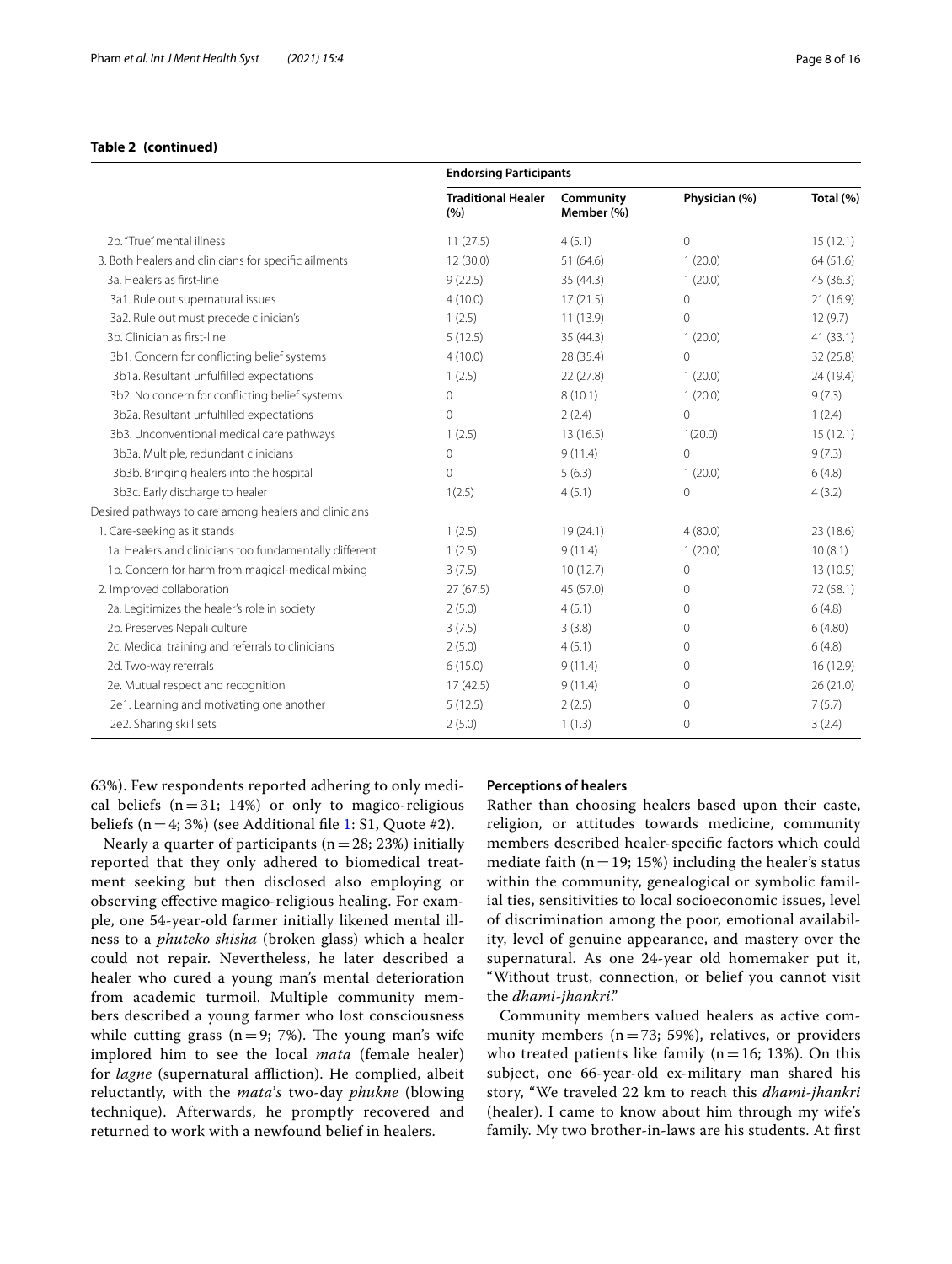we went to my brother-in-laws [for treatment] but they were quite busy."

The healer's enmeshment within their community alerted them to patient circumstances which precluded payment (n=55; 44%). As one 50-year-old farmer explained, "*eutai taalko maachale aphne taalko maachalai sahayog garna sakchha*" (only fshes from the same lake can help each other). Community members reported that nearby healers could treat within a moment's notice  $(n=21; 17%)$  and follow-up until symptomatic improvement was achieved ( $n=18$ ; 15%). As a 49-year-old farmer described, "I returned home following the *dhami*-*jhankri'*s treatment. Later on, he talked to me over the phone and asked, 'Are you improving?' I told him, 'I feel better,' and then asked that he treat me again, and so he did."

Community members valued the healer's accessibility for mild issues (e.g., stomach upset, headache, cough, allergies, pain) that would not merit a time-consuming visit to see a biomedical health worker at a local health post. Given their relative accessibility and abundance, some community members reinvestigated chronic-remitting issues across multiple healers  $(n=15; 12%)$ , some-times to the patient's detriment (see Additional file [1](#page-13-2): S1, Quote #3). Community members also appreciated how most healers did not discriminate based on caste, ethnicity, or wealth ( $n=53$ ; 43%) and provided their services as a *samaajik kaam* (work of service) (n=50; 40%). In the words of one 84-year-old farmer, "Whoever has *lagne* (supernatural affliction) will go [to the healer]. Touchable, untouchable, *damai*, *kami*, *pode*, *sarki*, *chhetri*, *bahun* (various lower castes) – whoever has *lagne* will go."

Healers charged according to a sliding scale donation embedded within familiar payment schemes  $(n=35;$ 28%). For example, patients could place *bheti* (an ofering to the gods) on a *pujako thaali* (ceremonial rice plate) (See Additional fle [1:](#page-13-2) S1, Quote #4). However, community members feared a growing wave of corruption and *fatai* (bad work) among healers fueled by money, power, and fame and avoided healers who discriminated against the poor  $(n=36; 29%)$ . They associated discrimination with apathetically deferring treatment or feigning excuses to treat  $(n=12; 10\%)$ . From the perspective of a 28-yearold farmer, "Many *jhankri* (healers) here don't prioritize poor families. They'll take one look at our clothes or *bheti* (offerings to the gods) and discriminate against you, not openly, but through their *man* (heart-mind)." Several disliked healers with a penchant for excessive alcohol ( $n=6$ ; 5%). As a 38-year-old farmer added, "One *dhami*-*jhankri* appeared intoxicated when I met with him, telling me to do this or that. I didn't believe anything he said and never used him again."

On the contrary, community members preferred healers whose *man* (heart-mind) appeared genuine, dignifed, and kindhearted ( $n=59$ ; 48%). Beyond factors related to the healer's character, community members preferred healers who possessed a skill level commensurate with their needs. To gauge a healer's capacity, many drew from reported feats which showcased the healer's supernatural prowess ( $n=42$ ; 34%). Anecdotes of their feats often took the form of origin stories which contextualized their uncanny strength, clairvoyance, and casual acquaintances with spirits, ancestors, and gods  $(n=36; 29%)$ . The healer's supernatural relationships and abilities specifcally allowed for fearless and efortless treatment of odd behavior and *paagal* (madness) (n=7; 6%). While community members could view fearful healers with reverence, others viewed excessive fear-making as off-putting  $(n=14; 11%)$  (see Additional file [1:](#page-13-2) S1, Quote #5).

Community members paid particular attention to a healer's ability to mentally focus and chant *mantra* (enchantments), a skill necessary to commune with supernatural entities, deities, and holy scripture such as the *Vedhas* (Sanskrit religious text). Consequently, community members desired for healers to possess a wide repertoire of *mantra* ( $n=6$ ; 5%). Others preferred healers who sub-specialized in specifc ailments, whether biomedical or supernatural, with at times a hap-hazard approach to gauging who specialized in what (see Additional fle [1](#page-13-2): S1, Quote #6).

Beyond physical recovery, efficacious treatments could induce particular states which community members described using local notions of wellness, e.g. *atma santusti* (satisfaction in the soul), *manko shanti* (peace in the heart-mind), *manko kura* (thought of mind), *halka man* (lightness of the heart-mind) and so forth  $(n=29; 23%)$ . Achieving peace and satisfaction meant they could reenter everyday life ( $n=18$ ; 15%). From the perspective of a 33-year-old homemaker, "We use the same healer every time, and he has been like a personal *dhami* (healer) for us. No matter what time it is our *dhami* will come and perform his treatment."

Although community members preferred proven healers, they simultaneously rejected healers who appeared *thulo bhayo* (those who had become big or arrogant)  $(n=53; 43%)$ , as evidenced by exclusively believing in their own skill-set, overextending their skills into dispensing medicine, excessively competing with other providers, whether healers or clinicians, displaying their work or powers without solicitation, or requesting unrealistic sums of payment. One healer described how the pressures of this expectation compelled him to treat in all circumstances (see Additional fle [1](#page-13-2): S1, Quote #7).

These opinions contrasted with those from Christian respondents who explicitly denied belief in the healer's interventions. To explain this attitude, one Hindu shopkeeper noted, "There have been many [Christian]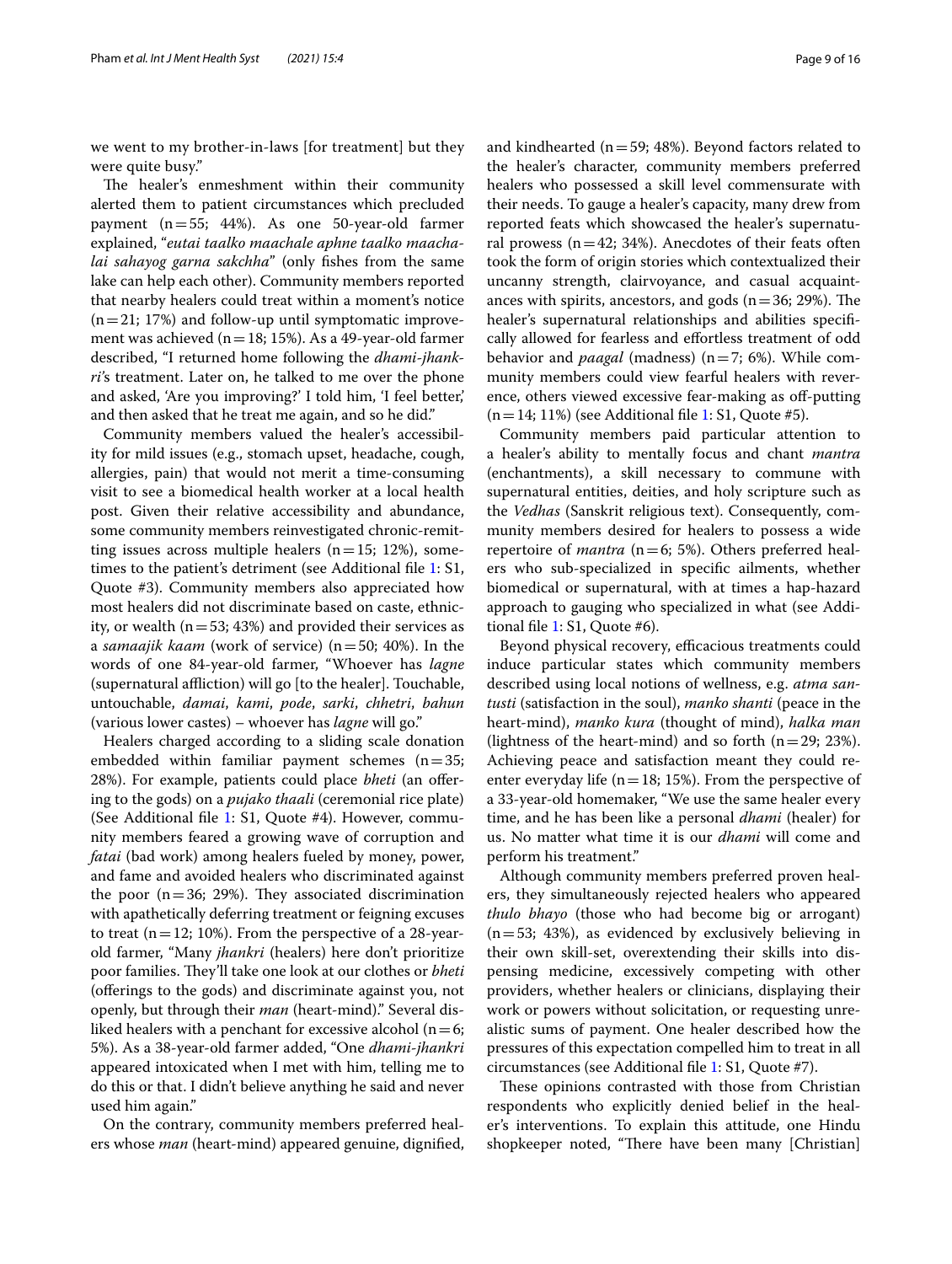conversions. They (the converted) criticize us (non-Christians) for having backward beliefs [in healers]. Still, we cannot forget our culture or tradition and what we have followed since our ancestor's time." Ultimately, the dynamic between Christian and Hindu beliefs may offer more nuance than is readily apparent. For example, one middle-aged Hindu woman told us about her Christian uncle who reluctantly received treatment from a healer, only to witness his own recovery (see Additional file [1](#page-13-2): S1, Quote #8).

## **Perceptions of clinicians**

According to community members, clinicians dedicated themselves to medicine  $(n=43; 35%)$ . As a result, they possessed a strong educational background  $(n=89; 72%)$ that allowed them to astutely diagnose and treat biomedical illnesses using advanced technologies aforded only through modern science. Among their technologies, community members especially held their prescription medicines and "injections" (catch-all-term for shots or intravenously administered treatment) in high regard. Prescription medicines and injections, though prone to adverse side effects  $(n=43; 35%)$ , could act both powerfully and fast ( $n=67$ ; 54%). Given the recent developments in roads and communication, community members reported easy access to medical amenities. However, poverty ( $n=44$ ; 35%) and life within remote villages ( $n=36$ ; 29%) could preclude access.

Community members appreciated clinicians for their hard work and dedication to the community. Community members especially appreciated clinicians who could *ramrari bolne* (speak nicely) and understand the patient's socioeconomic conditions. However, others reported a small trend among clinicians who withheld premium services from the poor  $(n=14; 11\%)$ . One 32-year-old farmer stated, "There are some doctors who get irritated and act rude towards their patients. They will take one glance at their patients, judge them, and then treat them on this basis." Overall though, community members viewed clinicians as a critical advancement in the health and overall wellness of their community.

## **Perceptions of care among healers and clinicians**

Community members who exclusively endorsed seeking biomedical care ( $n=53$ ; 43%) reported seeking their help for *dherai aakashmic rog* (very sudden medical illnesses, e.g., medical emergencies) (n=46; 37%) and *sakali manasik rog* (true mental illnesses)  $(n=15; 12%)$ . On the other hand, community members who reported only using traditional services reported eventual, though usually temporary, improvement from minor  $(n=29; 23%)$ or intractable physical illness  $(n=12; 10%)$ , odd behavior

Most socio-environmental issues circled around taboo subjects such as domestic violence or suicide  $(n=13;$ 10%). One family pleaded to a nearby healer because of nightly, inexplicable sounds coming from the kitchen, namely of clanging plates, opening cabinets, and blowing wind. The healer discussed their complaints in reference to the mother who had recently hanged herself. The family with the healer performed *chinta* (a night long healing ceremony), applied kerosene across seven pieces of bamboo, a culturally relevant item when carrying the dead, and burned the tree from which the mother hanged herself. Since then, no sounds bothered the family again.

A majority of the community members used both biomedical and traditional services for illnesses with either magico-religious or biomedical explanation  $(n=64; 52%)$ (see Additional file  $1: S1$  $1: S1$ , Quote #9). Many community members sought traditional services frst because of various reasons ( $n=45$ ; 36%). In addition to the economic and access barriers to modern medicine, community members reported fear of "injection" and "saline" treatments adversely interacting with magico-religious illness (n=21; 17%). For example, a clinician's treatment could lose its efficacy if not preceded by a healer's  $(n=12; 10%)$ (see Additional fle [1](#page-13-2): S1, Quote #10). Worse than ineffcacy, adverse reactions could also disable or even kill a patient. As one 39-year-old farmer noted, "I had a relative who went to the hospital for *lagne* (supernatural affliction). Because my relative did not see the *jhankri* (healer) frst, the medical treatment turned him into an *aapanga* (person with a leg disability)." Another 43-year-old shopkeeper described a similar scenario in which a hospital patient who should have sought the healer's treatment frst became *langado* (person with a leg amputation).

On the other hand, community members who frst pursued biomedical care reported not fearing adverse medical-magico-religious reactions  $(n=41; 33%)$ . Instead, these community members feared clinicians who would scrutinize their magico-religious concerns ( $n=32$ ; 26%). For instance, one group described clinicians who might scornfully say, "if you went to the healer then why did you bother coming here?" To which one discussant remarked, "Tat's why we never say anything about *dhami*-*jhankri* in front of doctors."  $(n=3; 2%)$  (See Additional file [1](#page-13-2): S1, Quote #11).

Conversely, several community members described *ustai sochne* (like-minded) clinicians who disarmed them in light of their shared supernatural concerns  $(n=9; 7%)$ . This contrast between like-minded and non-like-minded providers was notable as patients who perceived ridicule about their *andha biswas* (backwards beliefs) or *purana dharana* (traditional mindsets) also reported medical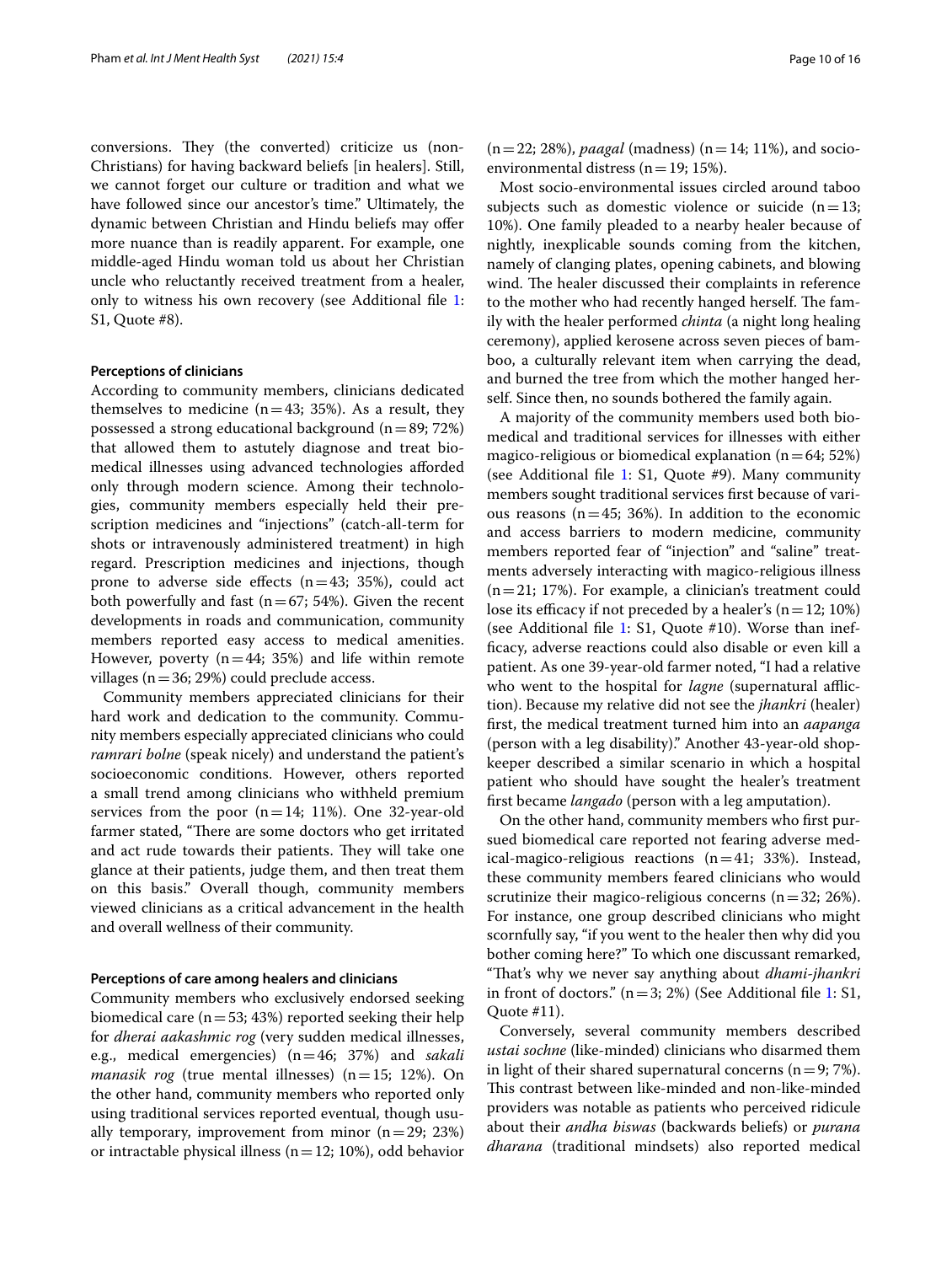dissatisfaction ( $n=24$ ; 19.4%) more frequently than those who didn't  $(n=2; 2%)$ . Patients complained about  $(1)$ intervention type, power, or speed not in line with their expectations, (2) diagnostic failure, or (3) poor astrological alignment with their clinician.

Among the medically-dissatisfed patients, many went on to craft elaborate treatment sequences without informing clinicians who they feared would scrutinize them for adhering to a traditional mindset ( $n=15$ ; 12%). A group of female shop-goers discussed their thoughts on the matter. The 32-year-old shopkeeper prefaced, "People put their faith in *dhami*-*jhankri* when the doctors have yet to cure them." Her 22-year-old friend further illustrated, "Let's say someone had a fever for two or 3 days. That person may get better but they will still feel that doubt in their *man* (heart-mind). So they'd see the *dhami*-*jhankri*." Another 40-year-old woman added, "We go to doctors frst because they give us medicines. If we don't get better after taking their medications then we go to see the *dhami*-*jhankri*." Finally, a 36-year-old woman concluded, "We go to whomever we trust the most. We go in order to console ourselves. Tat's why after going to the doctor we have to go back to the *dhami*-*jhankri* whether or not the doctor knows."

In another example, some dissatisfed outpatients did not comply with medications and duplicated medical care across disconnected, equally-qualifed clinicians  $(n=9; 7%)$ . These patients expressed particular dissatisfaction with their medications working much slower than their initial expectations and thus gave up before completing the clinician's prescribed duration. When they doubted one clinician, rather than contacting that clinician again, they instead sought the care of another clinician without informing them about the prior provider. The next clinician could then offer the same level of care and results as the prior (see Additional fle [1](#page-13-2): S1, Quote #12). Patients could repeat this process seemingly without end until symptomatic resolution. One community member reportedly saw seven clinicians for the same medical complaint until symptomatic resolution.

Several community members reported furtively bringing healers into the hospital, most frequently for protection against malevolent spirits who died in the hospital  $(n=6; 5\%)$ . Other inpatients requested early discharge to see a healer; this was typically done against medical advice  $(n=4; 3%)$  (See Additional file [1:](#page-13-2) S1, Quote #13). When we informed clinicians about these various trajectories many expressed surprise or disbelief. For instance, the vice director from one nearby hospital doubted the healer's very existence in the surrounding areas. Some biomedical clinicians were aware of these diferent careseeking pathways. A nearby medical director and cardiologist classifed care-seeking within the community in one of three ways: 1) healers only, 2) healers before doctors, or 3) doctors before healers. He also acknowledged inpatients who would bring healers and doctors who looked the other way.

In one instance of provider plurality, a doctor referred a 31-year-old homemaker to a healer who blessed the doctor's medical treatment. Another neurosurgeon recommended a 65-year-old homemaker who feared supernatural involvement to see a healer following his treatment. One psychiatrist permitted patients, most often with conversion disorder, one-time treatments from a healer. However, such collaborative eforts were few in number, and the medical director admitted that a majority of clinicians unintentionally siloed traditional, ostensibly non-compliant, patients into a lower stratum of medical priority, thus widening the medical treatment gap between rural and urban care.

## **Desired pathways to care among healers and clinicians**

We asked residents to refect on their future desires for improved healthcare access and quality, whether traditional or biomedical. Several community members advocated for healer-clinician relationships to stay as they were  $(n=23; 19%)$ , with several citing fundamental opposition between the two schools of thought ( $n=10$ ; 8%). Other community members feared collaboration because of the potential for adverse interactions between biomedical and supernatural forces ( $n=13$ ; 10%).

On the other hand, most participants favored stronger collaboration between their local clinicians and healers, citing general benefit for the community  $(n=72; 58\%).$ As one 45-year-old shopkeeper described, "If doctors and *dhami*-*jhankri* work together then normal citizens like us will get better services." Other community members cited specifc reasons. For example, several community members anticipated that collaboration would sanction the healer's presence in the community and hospital ( $n=6$ , 5%). A few healers viewed collaboration as a means to save a critical aspect of Nepali culture from eventual extinction ( $n=6$ ; 5%). One 54-year-old healer even viewed the current model as inherently dangerous, "Doctors and *dhami*-*jhankri* should discuss healthcare in Nepal. Right now, some *dhami*-*jhankri* do too much. Their patients may die if they don't receive proper medical treatment." Although there was a lack of broad consensus about how collaboration could push forward, participants proposed three broad areas to focus upon.

In one proposal, several community members suggested that healers train in medical diagnosis and referrals to clinicians  $(n=6; 5\%)$ . As one 28-year-old homemaker put it, "The *dhami* should be knowledgeable. They should be able to identify the cases that either *dhami* or doctors have to treat." To this end, one woman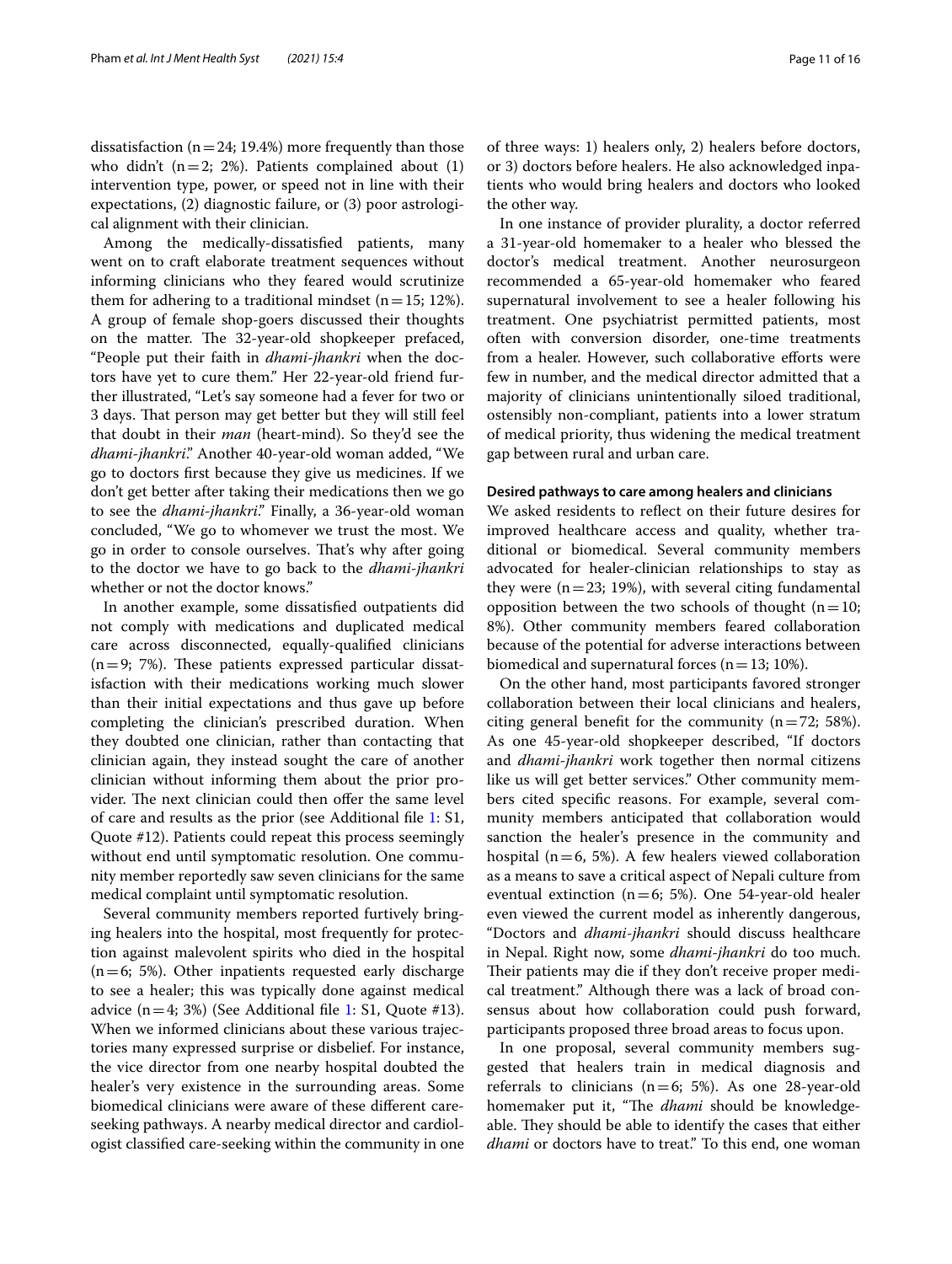passionately delivered a story that started with her family finding a bite mark on her niece. The family then summoned a nearby healer who attributed the bite mark to a stray mouse. Regardless, her niece passed away later that night (see Additional fle [1:](#page-13-2) S1, Quote #14). A postmortem revealed a snake bite. "They could have saved her life," the woman thought, "had only the healer communicated with a doctor." For further evidence in favor of biomedical training, other participants turned to past federal and hospital attempts at healer accreditation (see Additional fle [1:](#page-13-2) S1, Quote #15). To date, however, eforts at biomedical training have reportedly lacked fol-low through (see Additional file [1:](#page-13-2) S1, Quote #16).

In contrast to a model which focuses on biomedical training and one-way referrals to clinicians, other participants endorsed an approach which favored two-way coordination between healers and clinicians ( $n=16; 13%$ ) (see Additional fle [1:](#page-13-2) S1, Quote #17). For example, community members suggested that healers and clinicians could refer patients to one another based on their pre-senting complaint (see Additional file [1:](#page-13-2) S1, Quote #18). Two healers suggested communal spaces in which both healers and clinicians could treat patients (see Additional fle [1](#page-13-2): S1, Quote #19).

As for the most popular proposal, nearly a quarter of the participants suggested mutual respect, recognition, and understanding over formal biomedical training and referrals  $(n=26, 21\%)$ . A model focused on education would encourage healers and clinicians to learn from each other  $(n=7; 6%)$  and even share techniques  $(n=3. 2\%)$ . As one healer emphasized, "Both doctors and *dhami*-*jhankri* should understand each other and discuss their treatments and patients. Only then will patients get better." Having witnessed the lack of follow through from prior attempts at full-fedged collaboration, one 50-yearold healer viewed mutual understanding as a healthy middle ground towards the healer's inclusion: "*euta manchele arule bhaneko aadhi matrai sunnu parcha ani aru aphai jana dinu parcha*" (one must listen to 50 percent of their (healer) sayings and let the rest be gone). The medical director similarly advocated for mutual understanding. While he expressed a desire for a cross-collaborative and robust referral system, he anticipated that such a model would prove impractical in the context of scarce governmental oversight.

## **Discussion**

In Nepal, a great body of literature has chronicled the healer's role in treating mental well-being, mostly between the 1970s and '80 s  $[34]$  $[34]$  $[34]$ . In our study, we circle back to the present, notably within the southeastern regions of Nepal where growing biomedicalization of mental health care has reportedly subsumed the healer's role. We sampled general community members, physicians, and healers using semi-structured interviews. We focused discussion on prevailing beliefs, pathways to care, and health models which would meet the needs of both community and biomedicine. Two overarching themes emerged across our qualitative analyses. First, within the southeastern regions of Nepal, people still see healers because of several provider factors that impacted quality of care, some of which spanned across traditional and biomedical practices. Second, general community members, healers, and clinicians altogether desired a more collaborative and structured model.

Broadly speaking, participants continued care among healers despite unprecedented growth in mental health services across Nepal. Several healer-specifc factors could impact quality of care. For instance, whereas community members viewed clinicians as "fsh from another pond," community members viewed healers as neighbors who knew the local experience, whether familial or socioeconomic. As neighborhood healers, a patient could call upon their neighbor for assistance with any number of ailments, whether biomedical or magico-religious. Rather than allopathic medications and "injections," community members associated healers with tradition, the supernatural, and Ayurvedic medications which acted slow and ofered minimal unwanted side-efects. Rather than strict biomedical categories for distress and disease, a patient seeking healer-care could converse within local explanatory frameworks or magico-religious phenomena, e.g. *bhut pret* (ghost possession).

Refection upon our pilot study study suggests that this magico-religious interface works through patient belief, social support, symbolic transference and narration, therapeutic alliance, healer empathy, expectations of recovery, and cultural models of distress  $[54]$  $[54]$  $[54]$ . These mechanisms, in keeping with literature throughout Nepal, can elicit a subjective rise in mental well-being sometimes expressed through local terms of personal and societal wellness, e.g. *atma santushti* (satisfaction in the soul) [[34,](#page-14-28) [54\]](#page-15-6). Viewed through a biomedical lens, healers may treat in the same way placebo can alleviate pain [\[60](#page-15-12)], gastric tachyarrhythmia, motion-induced nausea [\[61](#page-15-13)], and so forth.

Our results suggest that community members who seek healers do not mutually exclude themselves from clinicians. In Nepal, clinicians, whose treatments have been made more accessible than ever due to modern road development, helped community members in ways that healers could not, be it through allopathic medications or so called "injections." This parallels broader research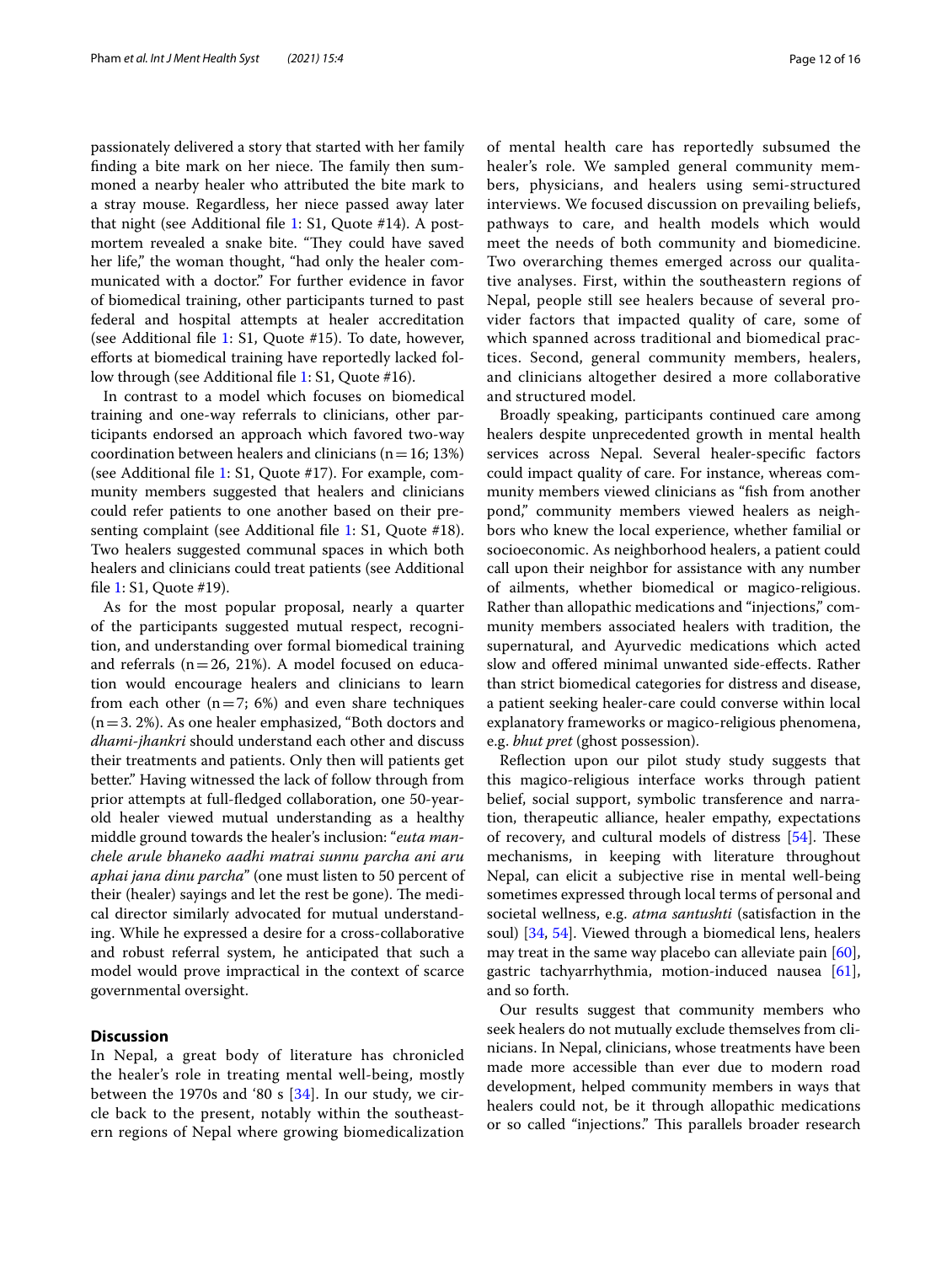from high-income countries in which patients turned to traditional and complementary medicines while expressing no less satisfaction with conventional medicine than those who preferred biomedicine exclusively [[62](#page-15-14)[–64](#page-15-15)].

The lack of mutual exclusivity between traditional healing and biomedicine may also refect an area of overlap between the felds. For instance, cost could preclude access for both clinicians and healers. Even more surprising, many community members scarcely took stock of their providers specifc belief system, preferring more that they, whether clinicians or healers, treat patients with an open mind. If community members perceived scrutiny between ostensibly paradoxical beliefs (e.g. traditional versus biomedicine) community members sometimes siloed their care or went through painstaking efforts to establish care with both (e.g. requesting for an early hospital discharge to see a healer, seeing a healer in the hospital without informing their medical team). Given the concomitant intersection between traditional and biomedical pathways, accounts of magico-religious recovery could coincide with a patient's, arguably, unrealistic expectations of biomedical recovery.

In view of these factors and pathways, general community members, healers, and physicians came together in their support of broader collaboration, the second overarching theme from our study. Participants discussed a myriad of approaches, from which three primary ideas emerged: (1) training healers in biomedicine and referrals; (2) promoting formal, two-way collaboration between healers and clinicians; and more simply; (3) engendering mutual respect between the two disciplines. If we contextualize these ideas within Nepal's history of research and public policy, it becomes evident that understanding and education about traditional healing provide the most feasible pathway towards culturally appropriate therapies (see Additional fle [2](#page-13-3): S2 for a detailed breakdown).

## **Limitations**

For full ethnographic richness, we planned month long stays within each village. In reality, fnding accommodations within resource-poor villages proved difficult and though many opened their doors to us, we restricted ourselves accordingly. To select participants, we relied on purposive and snowball sampling to remove artifcial pretense around our village presence and to foster naturalistic interviews within community subsections previously unknown to us, however, this in turn removed systematic control which would have been afforded by conventional sampling methods. We broadly sampled across three well-scattered rural VDCs to capture the southeastern region's diversity. Unfortunately, the southeastern region of Nepal, which consists of six districts across two provinces, was in fact larger and more diverse than our sampled VDCs [[65\]](#page-15-16).

We attempted to include more systematized approaches with varying results. For example, we used a piloted semi-structured interview protocol to solicit illness narratives, however we improvised with rather than against patient redirection and facilitated interviews of varying length and subject-matter. To structure data analysis, we subscribed to a grounded theoretical approach, however this did not protect from subjectivity in retrospective report. Though we systematized translation by using a mental health glossary and guidance from a Nepali-trained psychiatrist, translation in itself proved difficult as many terms and concepts offered no clear translation between English and Nepali. Finally, we deduced, rather than induced, causality among the resultant themes to construct our pathways, perceptions, and barriers to care diagram, thereby introducing further bias into our analyses.

## **Recommendations**

Our results, along with those from a prior scoping review on healers and mental well-being in Nepal, suggest multiple areas for future research  $[34]$  $[34]$  $[34]$ . As it stands, our primary understanding of Nepali healers stems from ethnography which took took place over two decades ago. Since this time, many advancements in qualitative and quantitative research have emerged. Thus, the literature base as it stands merits reinvestigation and replication, especially among researchers independent from the original fndings [\[52\]](#page-15-17). We must revisit the healer landscape not only within the southeastern regions of Nepal, but across Nepal's other regions that offer significant cultural and geographic diversity. Beyond Nepal, other settings deserve research attention as well. Healers have served various populations across other LMICs [\[1](#page-13-0), [6,](#page-14-3) [7](#page-14-4), [27,](#page-14-21) [33](#page-14-27), [66](#page-15-18)[–68](#page-15-19)]. Asia in particular lacks a recent literature base commensurate with its size, geography, and history of traditional beliefs. Even within HICs, we see an emerging trend of traditional, complimentary, and alternative medicines [[1,](#page-13-0) [27](#page-14-21)]. Given the interest in collaboration within our study, Nepal, and the world en masse, we propose three areas for mixed-methods analysis.

First, we should focus on the pathways and barriers to care which relate to healers, especially across Nepal and other LMICs within Asia. While we support structured survey instruments in principle, blindly replicating largescale, epidemiological studies which cater to Western defnitions of psychological illness, wellness, and care may provide misleading, if not harmful, results [\[1](#page-13-0), [69](#page-15-20)]. Second, we should focus on the mechanisms of healing, both by understanding the healer's methodology, but also the patient's subjective experience of that methodology.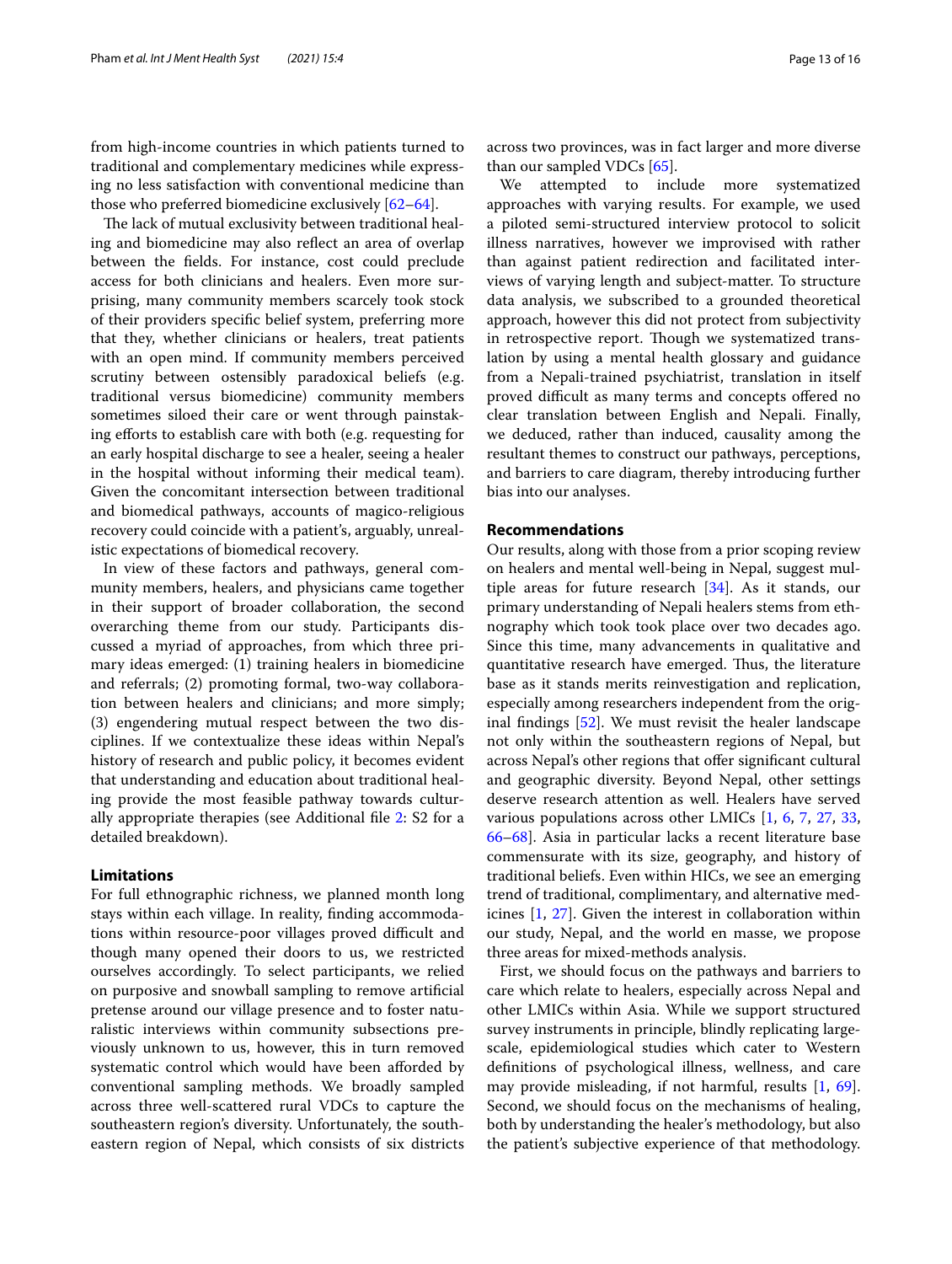We have thus far tested our pilot project's interview protocol to assess the healer landscape and a structured observational rating scale to assess the healer's commonalities with conventional psychotherapy [\[54](#page-15-6)]. Another, though uncharted, avenue would use functional imaging techniques to measure shared brain states between patients of conventional psychotherapy and traditional healers [\[70\]](#page-15-21).

Lastly, given that the most viable option for collaboration is simply cross-cultural understanding and perhaps early training among biomedical providers, studies that further explore and test collaboration will be critical for the holistic palliation of distress in the context of illness. Although we cannot rule out collaborative models that focus on biomedicine or two-way referral models, it is doubtless cost and resource efective to focus on models which target early education as a way to prevent miscommunication and stigma. Thus, areas for further inquiry include the medical curriculum (medical auxiliary's curriculum) where students can engage in potentially more discussion about working with traditional healers, understanding traditional healers, and make it less taboo in health worker education. These sessions could also facilitate more interpersonal interaction among traditional healers and health workers.

## **Conclusion**

Participants from our study reported a nuanced description of what it means to feel mentally well. Some dismissed western knowledge assumptions and circumvented well-funded and replete mental health programs in favor of the healer's arguably psychotherapeutic treatment. While participants supported collaboration between healers and clinicians, Nepal, like other LMICs, may lack the necessary structural support for more involved models, e.g. training healers on how to task-shift, establishing two way referral systems, as seen within HICs. On the other hand, collaborative education may provide a practical alternative that taxes less resources and efort. Given these fndings, healer practices present an opportunity to deliver mental healthcare among the underserved while appealing to indigenous notions of mental well-being. Furthermore, if indigenous practices do hold unique psychotherapeutic value, then we ought to understand that value so as to inform psychotherapy and cross-collaboration as a whole. Overall, studying healers is a matter of urgency given that with the marching advance of western medicine such indigenous therapies may disappear altogether. Thus, further empirical work to study and collaborate with healers is required on a local and a global level while healers still exist.

### **Supplementary Information**

The online version contains supplementary material available at [https://doi.](https://doi.org/10.1186/s13033-020-00433-z) [org/10.1186/s13033-020-00433-z.](https://doi.org/10.1186/s13033-020-00433-z)

#### <span id="page-13-3"></span><span id="page-13-2"></span>**Additional fle 1.** Key illustrative quotes.

**Additional fle 2.** A research and policy framework for collaboration between healers and medical providers.

#### **Acknowledgements**

This work would not be possible without the guidance and support from our collaborative NGO, TPO Nepal, our home institution, DGHI, its parent organization, the Hubert-Yeargan Center, and our funders, the Fogarty International Center. We especially want to thank Dipesh Limbu, our translator, Tara Pemble, Cynthia Binanay, and Nathan Thielman, from DGHI's Global Health Pathway Program, and Donna Ingles and Douglas Heimburger from the VECD Global Health Fellowship.

#### **Authors' contributions**

RK, TVP, and BAK created the study design and contributed to data analysis. TVP collected data and drafted the manuscript. All authors read and approved the fnal manuscript.

#### **Funding**

This work was supported by the Hubert Yeargan Center for Global Health and the VECD Global Health Fellowship, the latter of which was funded by the National Institute of Mental Health (NIMH) and the Fogarty International Center (FIC) of the NIH (D43 TW009337).

#### **Availability of data and materials**

Data are not publicly available as the information shared in the transcripts make it possible to identify the respondents. As such, this data is available from the corresponding author on reasonable request.

## **Ethics approval and consent to participate**

We obtained Institutional Review Board (IRB) approval from Duke University (Pro00092884) and the Nepal Health Research Council (Reg. no. 115/2018). The authors assert that all procedures contributing to this work comply with the ethical standards of the relevant national and institutional committees on human experimentation and with the Helsinki Declaration of 1975, as revised in 2008.

#### **Consent for publication**

Not applicable.

#### **Competing interests**

The authors declare that they have no competing interests.

#### **Author details**

<sup>1</sup> Duke Global Health Institute, 310 Trent Drive, Durham, NC 27710, United States. <sup>2</sup> Transcultural Psychosocial Organization (TPO) Nepal, Baluwatar, Kathmandu 44616, Nepal.<sup>3</sup> University of Oslo, Problemveien 7, Oslo 0315, Norway. 4 Brain and Neuroscience Center Nepal, Krishna Dhara Marg, Kathmandu 44600, Nepal.<sup>5</sup> Department of Psychiatry and Behavioral Sciences, George Washington University School of Medicine and Health Sciences, 2120 L Street, NW, Suite 600, Washington, DC 20037, United States.

#### Received: 19 October 2020 Accepted: 22 December 2020 Published online: 07 January 2021

#### **References**

- <span id="page-13-0"></span>1. Gureje O, Nortje G, Makanjuola V, Oladeji B, Seedat S, Jenkins R. The role of global traditional and complementary systems of medicine in treating mental health problems. Lancet Psychiatry. 2015;2:168–77.
- <span id="page-13-1"></span>2. James PB, Wardle J, Steel A, Adams J. Traditional, complementary and alternative medicine use in Sub-Saharan Africa: a systematic review. BMJ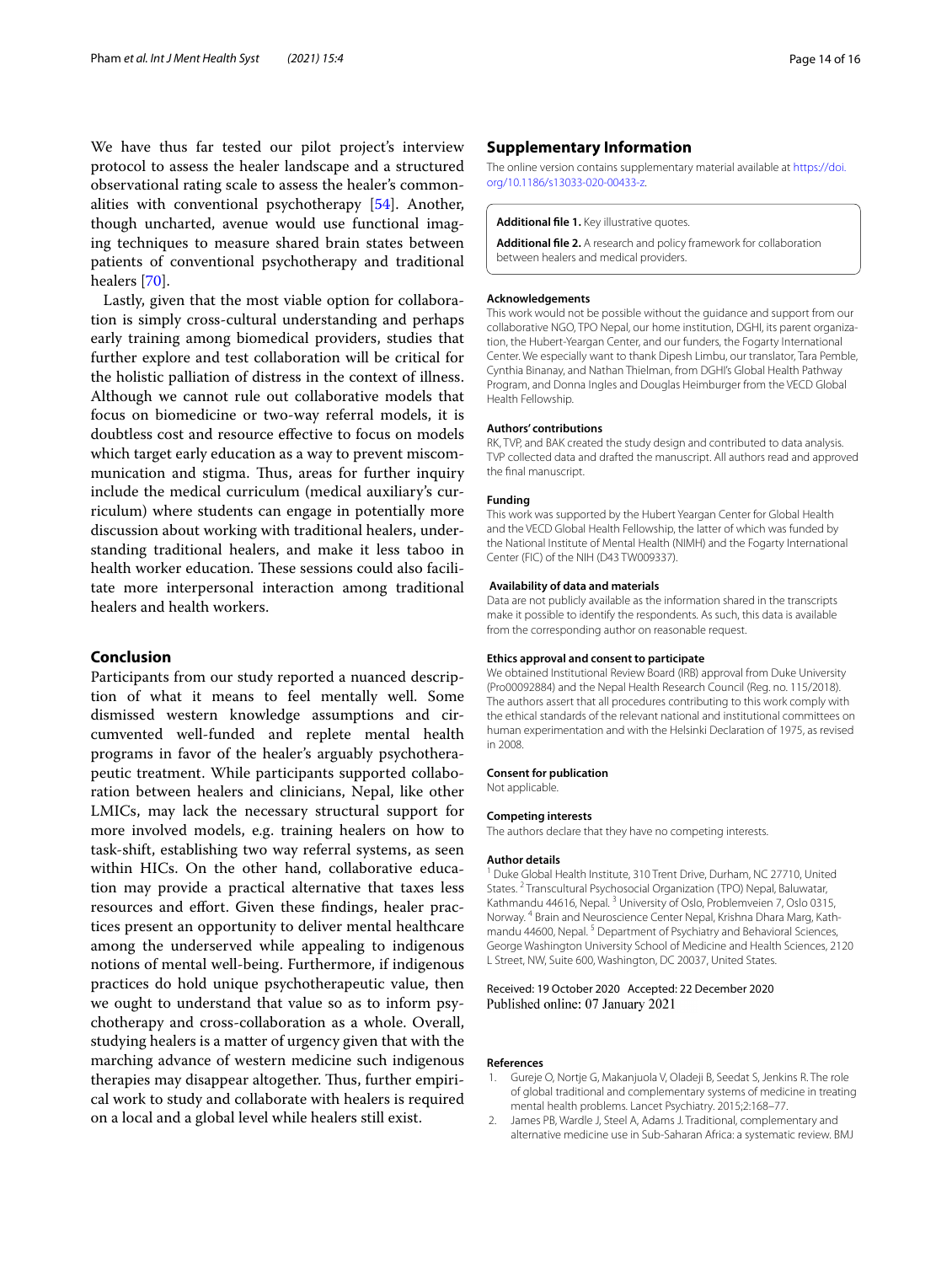Global Health [Internet]. 2018 [cited 2019 Nov 4];3. Available from: [https](https://gh.bmj.com/content/3/5/e000895) [://gh.bmj.com/content/3/5/e000895](https://gh.bmj.com/content/3/5/e000895).

- <span id="page-14-0"></span>3. Bodeker G, Kronenberg F. A Public Health Agenda for Traditional, Complementary, and Alternative Medicine. Am J Public Health. 2002;92:1582–91.
- <span id="page-14-1"></span>4. Oyebode O, Kandala N-B, Chilton PJ, Lilford RJ. Use of traditional medicine in middle-income countries: a WHO-SAGE study. Health Policy Plan. 2016;31:984–91.
- <span id="page-14-2"></span>5. Eade D, Williams S. The Oxfam handbook of development and relief. Oxford. Oxfam: Oxfam; 1995.
- <span id="page-14-3"></span>6. Nortje G, Oladeji B, Gureje O, Seedat S. Efectiveness of traditional healers in treating mental disorders: a systematic review. Lancet Psychiatry. 2016;3:154–70.
- <span id="page-14-4"></span>7. van der Watt ASJ, van de Water T, Nortje G, Oladeji BD, Seedat S, Gureje O, et al. The perceived efectiveness of traditional and faith healing in the treatment of mental illness: a systematic review of qualitative studies. Soc Psychiatry Psychiatr Epidemiol. 2018;53:555–66.
- <span id="page-14-5"></span>8. Summerfeld D. "Global mental health" is an oxymoron and medical imperialism. BMJ. 2013;346:f3509.
- <span id="page-14-6"></span>9. Clarke K, Saville N, Bhandari B, Giri K, Ghising M, Jha M, et al. Understanding psychological distress among mothers in rural Nepal: a qualitative grounded theory exploration. BMC Psychiatry. 2014;14:60.
- <span id="page-14-7"></span>10. Kohn R, Saxena S, Levav I, Saraceno B. The treatment gap in mental health care. Bull World Health Organ. World Health Organization; 2004;82:858–66.
- <span id="page-14-8"></span>11. Chisholm D, Sweeny K, Sheehan P, Rasmussen B, Smit F, Cuijpers P, et al. Scaling-up treatment of depression and anxiety: a global return on investment analysis. Lancet Psychiatry. 2016;3:415–24.
- <span id="page-14-9"></span>12. World Health Organization. Mental health action plan 2013 – 2020 [Internet]. World Health Organization; 2013. Available from: [https://www.who.](https://www.who.int/mental_health/publications/action_plan/en) [int/mental\\_health/publications/action\\_plan/en](https://www.who.int/mental_health/publications/action_plan/en).
- <span id="page-14-10"></span>13. Singla D, Kohrt B, Murray L, Anand A, Chorpita B, Patel V. Psychological Treatments for the World: lessons from Low- and Middle-Income Countries. Annual Review Clinical Psychol. 2017;13:149–81.
- <span id="page-14-17"></span>14. Bedi RP. Racial, ethnic, cultural, and national disparities in counseling and psychotherapy outcome are inevitable but eliminating global mental health disparities with indigenous healing is not. Archives Scientifc Psychol. 2018;6:96–104.
- <span id="page-14-11"></span>15. Ofori-Atta A, Attafuah J, Jack H, Baning F, Rosenheck R, Consortium the JFR. Joining psychiatric care and faith healing in a prayer camp in Ghana: randomised trial†. The British Journal of Psychiatry. Cambridge University Press; 2018;212:34–41.
- <span id="page-14-12"></span>16. World Health Organization. Task shifting: rational redistribution of tasks among health workforce teams: global recommendations and guidelines. 2007.
- <span id="page-14-13"></span>17. Keynejad RC, Dua T, Barbui C, Thornicroft G. WHO Mental Health Gap Action Programme (mhGAP) Intervention Guide: a systematic review of evidence from low and middle-income countries. Evidence-Based Mental Health. Royal College of Psychiatrists; 2018;21:30–4.
- <span id="page-14-14"></span>18. Rad MS, Martingano AJ, Ginges J. Toward a psychology of Homo sapiens: making psychological science more representative of the human population. PNAS National Academy Sciences. 2018;115:11401–5.
- <span id="page-14-15"></span>19. Devereux G. Three Technical Problems in the Psychotherapy of Plains Indian Patients. American Journal of Psychotherapy [Internet]. American Psychiatric Association; 2018 [cited 2020 Sep 1]; Available from: [https://](https://psychotherapy.psychiatryonline.org/doi/abs/10.1176/appi.psychotherapy.1951.5.3.411) [psychotherapy.psychiatryonline.org/doi/abs/10.1176/appi.psychother](https://psychotherapy.psychiatryonline.org/doi/abs/10.1176/appi.psychotherapy.1951.5.3.411) [apy.1951.5.3.411](https://psychotherapy.psychiatryonline.org/doi/abs/10.1176/appi.psychotherapy.1951.5.3.411).
- 20. Jilek W, Todd N. Witch doctors succeed where doctors fail: psychotherapy among Coast alish Indians. Canadian psychiatric Association Journal. 1974;19:351–6.
- <span id="page-14-16"></span>21. Sue S, Allen DB, Conaway L. The responsiveness and equality of mental health care to Chicanos and Native Americans. Am J Commun Psychol. 1978;6:137–46.
- <span id="page-14-18"></span>22. Wendt DC, Gone JP, Nagata DK. Potentially harmful therapy and multicultural counseling: bridging two disciplinary discourses. Couns Psychol. 2015;43:334–58.
- <span id="page-14-19"></span>23. McGavin DDM. Collaboration with African Traditional Healers for the Prevention of Blindness. Community Eye Health. 2000;13:64.
- 24. Joint United Nations Programme on HIV/AIDS, UNAIDS. Collaborating with Traditional Healers for HIV Prevention and Care in Sub-Saharan Africa: Suggestions for Programme Managers and Field Workers. Geneva; 2006.
- 25. Kayombo EJ, Uiso FC, Mbwambo ZH, Mahunnah RL, Moshi MJ, Mgonda YH. Experience of initiating collaboration of traditional healers in managing HIV and AIDS in Tanzania. J Ethnobiol Ethnomed. 2007;3:6.
- <span id="page-14-20"></span>26. Audet C, Hamilton E, Hughart L, Salato J. Engagement of Traditional Healers and Birth Attendants as a Controversial Proposal to Extend the HIV Health Workforce. Current HIV/AIDS reports. 2015;12.
- <span id="page-14-21"></span>27. Pham TV, Koirala R, Wainberg M, Kohrt BA. Reassessing the Mental Health Treatment Gap with Traditional Healers. Journal of Community Mental Health. 2020;1–15.
- <span id="page-14-22"></span>28. Schierenbeck I, Johansson P, Andersson LM, Krantz G, Ntaganira J. Collaboration or renunciation? The role of traditional medicine in mental health care in Rwanda and Eastern Cape Province South Africa. Global Public Health. 2018;13:159–72.
- <span id="page-14-23"></span>29. Musyimi CW, Mutiso VN, Musau AM, Matoke LK, Ndetei DM. Prevalence and determinants of depression among patients under the care of traditional health practitioners in a Kenyan setting: policy implications. Transcult Psychiatry SAGE Publications Ltd. 2017;54:285–303.
- <span id="page-14-24"></span>30. Ægisdóttir S, Leach MM, Romano JL, Tomlinson-Clarke S, Canel-Çınarbaş D. Sociopolitical, Cultural, and Historical Contexts That Infuence Counseling Practice in Four Countries. The Counseling Psychologist. SAGE Publications Inc; 2019;47:578–607.
- <span id="page-14-25"></span>31. Patwardhan B. Bridging Ayurveda with evidence-based scientifc approaches in medicine. EPMA J. 2014;5:19.
- <span id="page-14-26"></span>32. Liu W, Lu L, Ma C, Yan C, Zhao Z, Mohammadtursun N, et al. The evolution of Traditional Chinese Medicine as a disciplinary concept and its essence throughout history. Tradit Med Mod Med. World Scientifc Publishing Co.; 2018;01:171–80.
- <span id="page-14-27"></span>33. Green B, Colucci E. Traditional healers' and biomedical practitioners' perceptions of collaborative mental healthcare in low- and middle-income countries: a systematic review. Transcult Psychiatry SAGE Publications Ltd. 2020;57:94–107.
- <span id="page-14-28"></span>34. Pham TV, Kaiser BN, Koirala R, Maharjan SM, Upadhaya N, Franz L, et al. Traditional Healers and Mental Health in Nepal: A Scoping Review. Cult Med Psychiatry. 2020. [https://doi.org/10.1007/s11013-020-09676-4.](https://doi.org/10.1007/s11013-020-09676-4)
- <span id="page-14-29"></span>35. Jordans MJD, Luitel NP, Kohrt BA, Rathod SD, Garman EC, Silva MD, et al. Community-, facility-, and individual-level outcomes of a district mental healthcare plan in a low-resource setting in Nepal: A population-based evaluation. PLOS Medicine. Public Library of Science; 2019;16:e1002748.
- <span id="page-14-30"></span>36. Chase LE, Marahatta K, Sidgel K, Shrestha S, Gautam K, Luitel NP, et al. Building back better? Taking stock of the post-earthquake mental health and psychosocial response in Nepal. Int J Ment Health Syst. 2018;12:44.
- <span id="page-14-31"></span>37. Chakraborty RN. Stability and outcomes of common property institutions in forestry: evidence from the Terai region of Nepal. Ecol Econ. 2001;36:341–53.
- 38. Gartaula HN, Niehof A. Migration to and from the terai: shifting movements and motives. South Asianist. 2013;2:28–50.
- <span id="page-14-32"></span>39. Rimal B, Zhang L, Stork N, Sloan S, Rijal S. Urban Expansion Occurred at the Expense of Agricultural Lands in the Tarai Region of Nepal from 1989 to 2016. Sustainability. Multidisciplinary Digital Publishing Institute; 2018;10:1341.
- <span id="page-14-33"></span>40. Tong A, Sainsbury P, Craig J. Consolidated criteria for reporting qualitative research (COREQ): a 32-item checklist for interviews and focus groups. Int J Qual Health Care. Oxford Academic; 2007;19:349–57.
- <span id="page-14-34"></span>41. Fund for Peace. Fragile States Index [Internet]. 2019. [https://fundforpea](https://fundforpeace.org/2019/04/10/fragile-states-index-2019/) [ce.org/2019/04/10/fragile-states-index-2019/](https://fundforpeace.org/2019/04/10/fragile-states-index-2019/).
- <span id="page-14-35"></span>42. Government of Nepal, National Planning Commission Secretaria. Central Bureau of Statistics. Statistical year book of Nepal-2013. Ramshahpath, Thapathali, Kathmandu, Nepal; 2013.
- <span id="page-14-36"></span>43. Luitel NP, Jordans MJD, Kohrt BA, Rathod SD. Komproe IH. Treatment gap and barriers for mental health care: A cross-sectional community survey in Nepal. PLoS ONE; 2017. p. 12.
- <span id="page-14-37"></span>44. Kohrt BA, Jordans MJD, Turner EL, Sikkema KJ, Luitel NP, Rai S, et al. Reducing stigma among healthcare providers to improve mental health services (RESHAPE): protocol for a pilot cluster randomized controlled trial of a stigma reduction intervention for training primary healthcare workers in Nepal. Pilot Feasibility Stud. 2018;4:36.
- <span id="page-14-38"></span>45. Kohrt BA, Mutamba BB, Luitel NP, Gwaikolo W, Onyango Mangen P, Nakku J, et al. How competent are non-specialists trained to integrate mental health services in primary care? Global health perspectives from Uganda, Liberia, and Nepal. Int Rev Psychiatry. 2018;30:182–98.